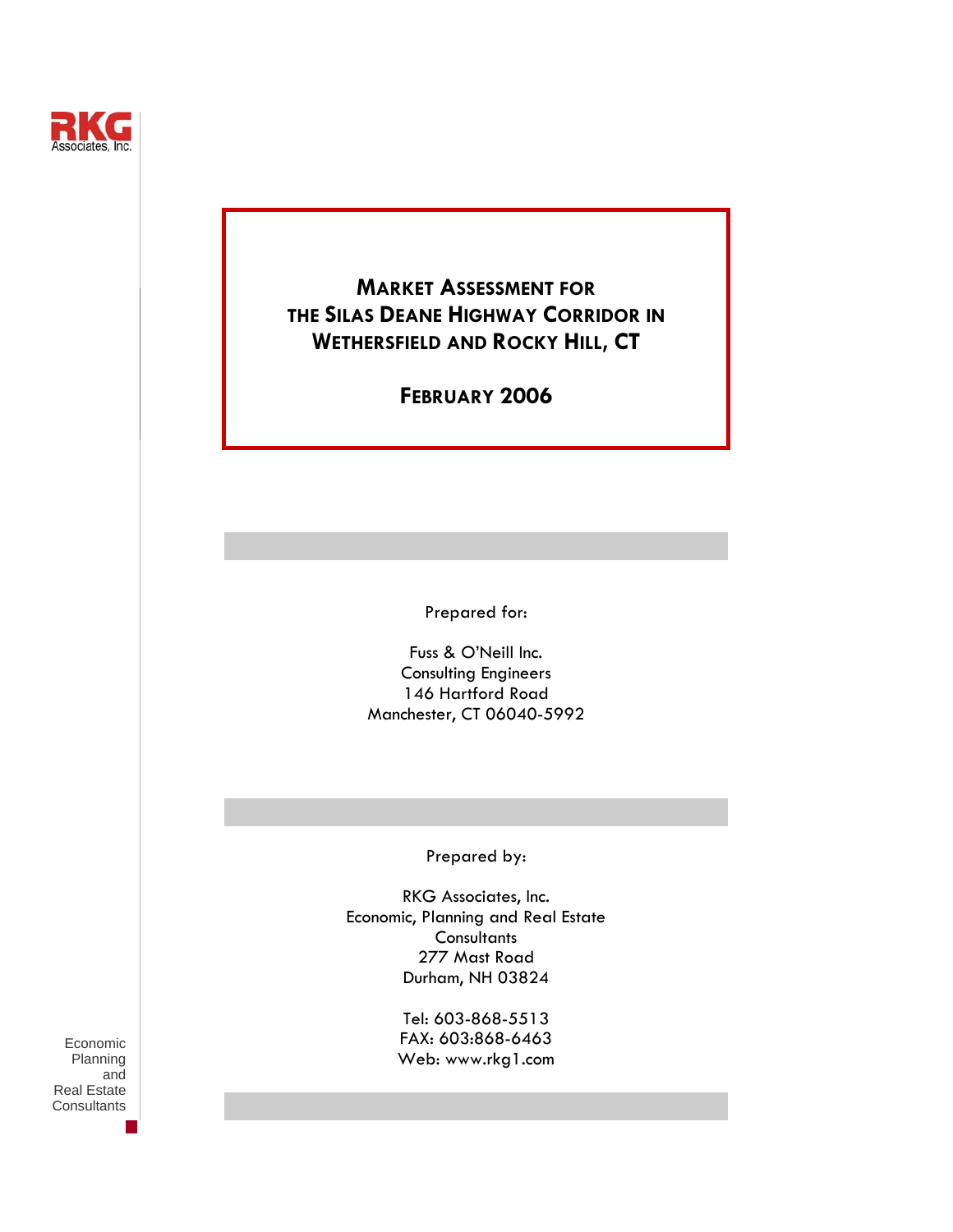# **TABLE OF CONTENTS**

| I.                                             |  |
|------------------------------------------------|--|
| А.<br>1.<br>2.<br>3.<br>4.<br>5.<br>6.<br>7.   |  |
| <b>B.</b><br>1.<br>2.<br>3.                    |  |
| $\mathbf{C}$ .<br>1.<br>2.<br>3.<br>4.         |  |
| Н.                                             |  |
| А.<br>1.                                       |  |
| В.<br>1.<br>2.<br>3.<br>$\overline{4}$ .<br>5. |  |
| C.<br>1.<br>2.<br>3.                           |  |
| D.                                             |  |
| Ш.                                             |  |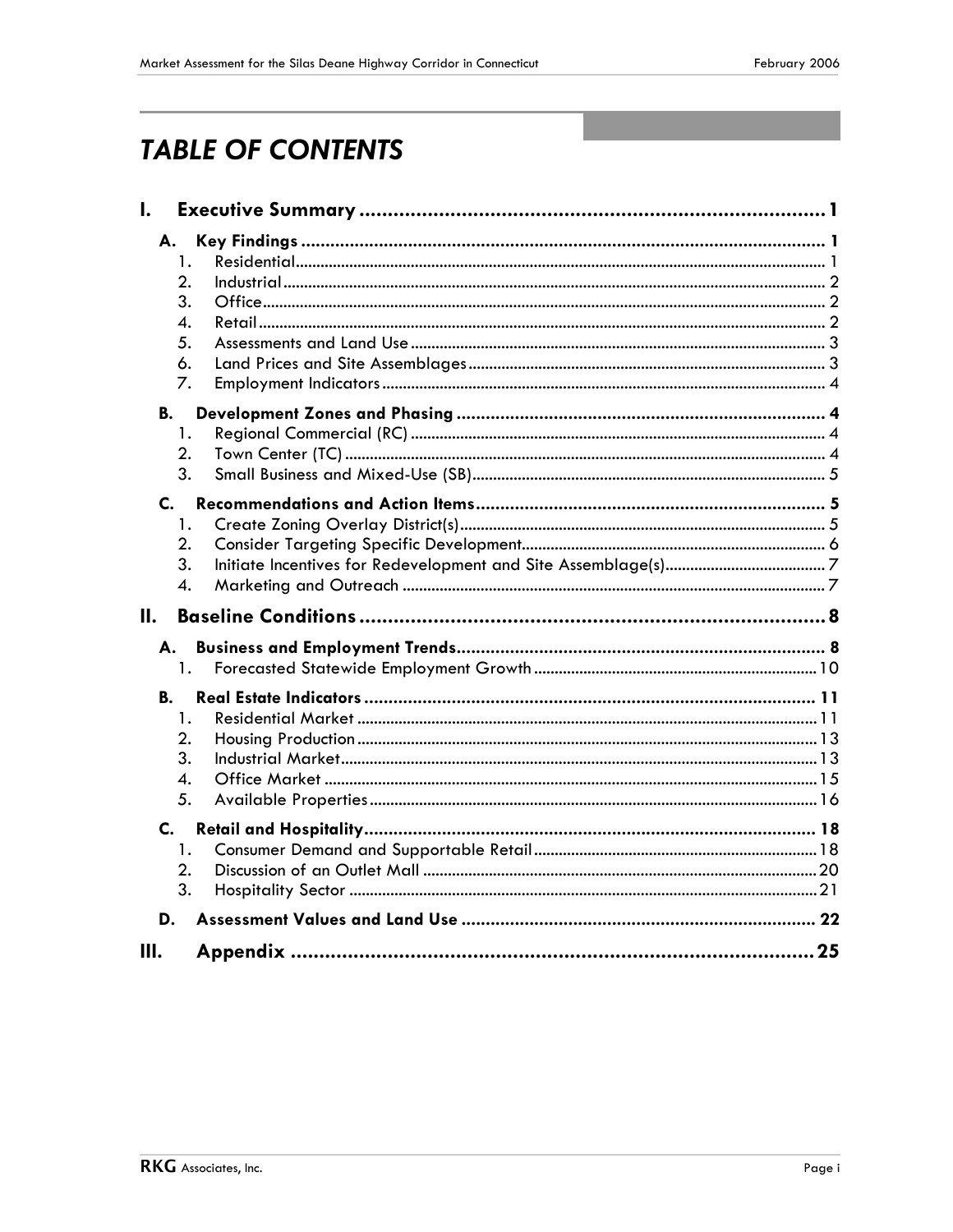## *I. EXECUTIVE SUMMARY*

RKG Associates Inc., in conjunction with a team of professional engineers and consultants has been retained to assist the Towns of Wethersfield and Rocky Hill, Connecticut, in preparing strategies to encourage economic development along the Silas Deane Highway Corridor as it traverses these two communities. The following recommendations present several implementation action items, which from a real estate and economic perspective will help to foster an "investment environment" along this corridor. The market research and analysis, which forms the basis of these recommendations, follows.

## **A. Key Findings**

The focus of the market research for the Silas Deane Corridor includes an assessment of the opportunities for economic development, which now exist within the corridor, or where, an environment could be developed to foster future development. Specific components of the real estate development include the potential for new or re-positioned residential, industrial, office and commercial/retail uses. Additional observations regarding land assemblage, pricing and marketing are also presented.

### **1. Residential**

Since 1998, sales of single-family homes in Rocky Hill have averaged 128 units annually, and 349 units in Wethersfield. Rocky Hill averaged 172 annual sales of condominiums, as compared with 56 in Wethersfield. The median price of single-family home sales exceeded \$200,000 in both communities for the last couple of years. The median selling price of condominiums in Rocky Hill is approaching \$200,000, while the price in Wethersfield lags somewhat behind.

There has been nominal new residential building permit activity in Rocky Hill over the last five years, averaging only 75 permits per year for single-family construction. This would suggest that there may be limited land available for significant additional residential development and as such, higher density and mixed-use projects may be appropriate in the Silas Deane Corridor. Multi-family residential use is an appropriate development in some areas in the corridor. Introducing increased residential and population density into the Silas Deane Corridor helps to meet potential local and regional housing needs, as well as significantly adding to the potential consumer spending potential, thereby providing support for additional commercial development,. Additionally, if local commuter rail service were to become a part of the Silas Deane Corridor, the attractiveness of such housing would increase and would more likely attract a buyer within a shorter marketing time.

Incorporating higher-density residential (and mixed-use projects) in the corridor would also benefit the development of a village/town center, and would add a resident "consumer base and spending demand" for additional smaller scale retail and service uses.

Development of age-restricted housing is occurring in other parts of Wethersfield so it could be in the mix of residential developments considered for the corridor, particularly as mid-rise and high-density housing as opposed to townhouse style, low-density housing in a campus or park like setting.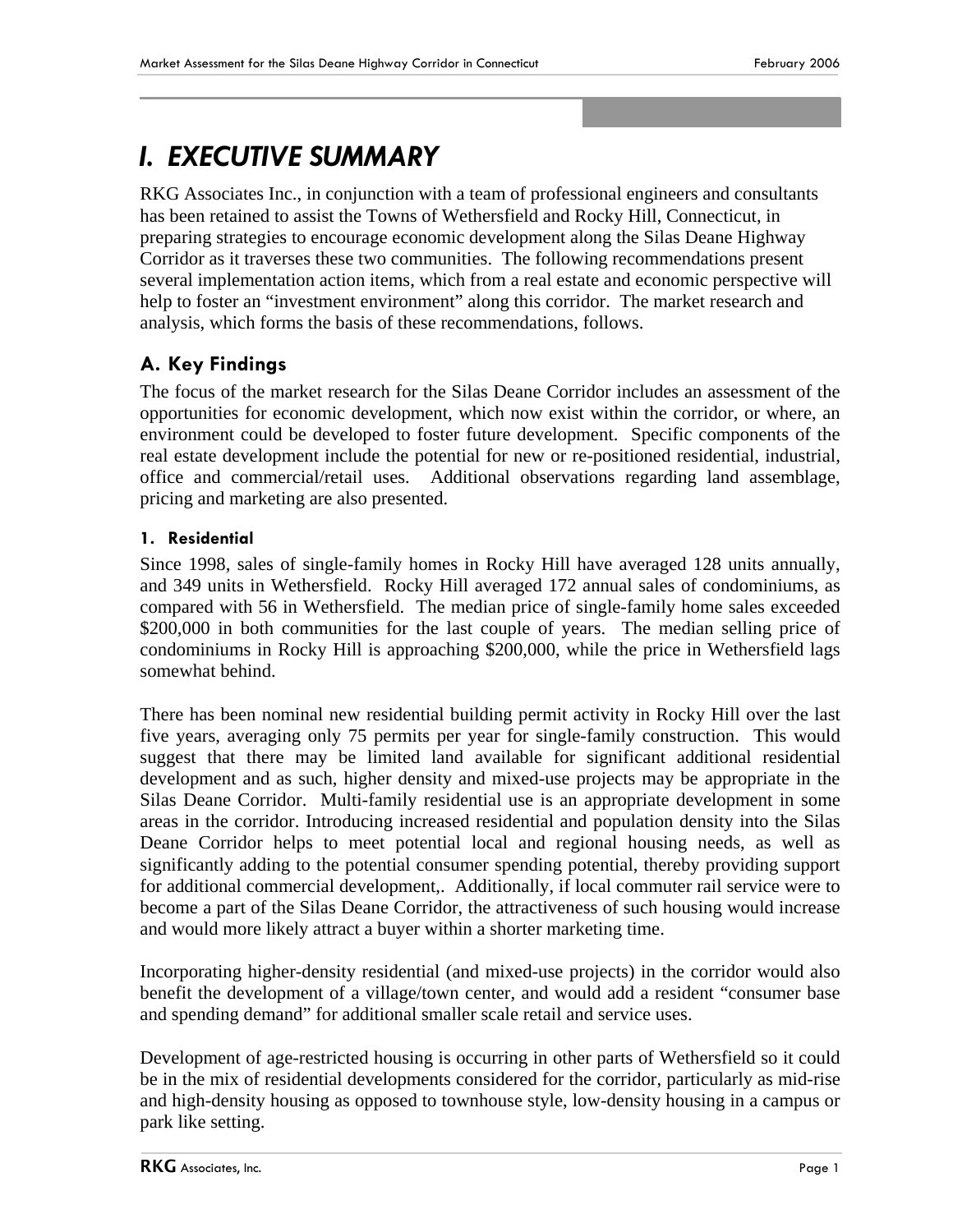## **2. Industrial**

There is approximately 2.19 million SF of industrial space in Rocky Hill and Wethersfield, which is currently for sale or for lease. This represents 3.2% of the inventory in the greater Hartford market area. There is 0.45 million SF of this for sale/for lease industrial space in Rocky Hill and Wethersfield combined, that is now vacant. As such, this represents a 21.0% vacancy for this space, well above the 12.0% rate across all of the greater Hartford industrial market area. Rental rates for industrial space in Wethersfield, at \$4.70/SF, and in Rocky Hill, at \$5.61/SF, are slightly higher than the average of \$4.65/SF across the greater Hartford area.

Reportedly, Rocky Hill also has 60.0 acres of Town owned industrial zoned property, therefore the Silas Deane Corridor would be considered as a secondary (or even tertiary) site for any new development of industrial properties in these two communities.

## **3. Office**

There is approximately 2.36 million SF of office space for sale or for lease in Rocky Hill and Wethersfield, representing 9.4% of the 25.10 million SF inventory in the greater Hartford market area. The combined vacancy rate of for sale/for lease office space in Wethersfield and Rocky Hill is about 17.8%, and asking rents in Rocky Hill (\$19.90/SF) and in Wethersfield (\$18.77/SF) are on par with the asking rent of \$18.80/SF across the greater Hartford market area.

The Executive Office Park in Rocky Hill has numerous sites available for office expansion, ranging from 2.5 acres to 23.0 acres. While additional office uses may be appropriate along the Silas Deane Corridor, especially if easily accessible to I-91, the "competition" outside the corridor and the vacancy in the corridor (e.g., the Ames Headquarters), any new major office development would be considered unlikely, particularly for Class A type office space.

However, field observations indicated numerous Class B, or owner-occupied office use, and there is likely the potential for continued use and expansion of this "quality" of office space in the corridor.

The corridor has the potential of attracting smaller office users who do not require, or desire, the need for location in a corporate-style office park. These small businesses, many actively engaged in e-commerce activities, are very flexible in where they can be located, since they serve either a more local customer base or because they serve a very broad national, or even international base. They tend to prefer locations that are convenient to where they live and which offer a diversity of other goods and services in close (often pedestrian level) proximity. This potential demand provides support for mixed-use development along Silas Deane.

## **4. Retail**

 $\overline{a}$ 

There is more than \$887.5 million in consumer spending demand for selected retail goods and services within 5-miles<sup>1</sup> of a "hypothetical site" at the intersection of Silas Deane and I-91. A limited sample of shopping centers indicates more than 2.9 million SF and nearly 1.1

<sup>&</sup>lt;sup>1</sup> This is typically the radius from which many retail formats, particularly neighborhood and convenience-goods stores, draw the majority of their customer activity.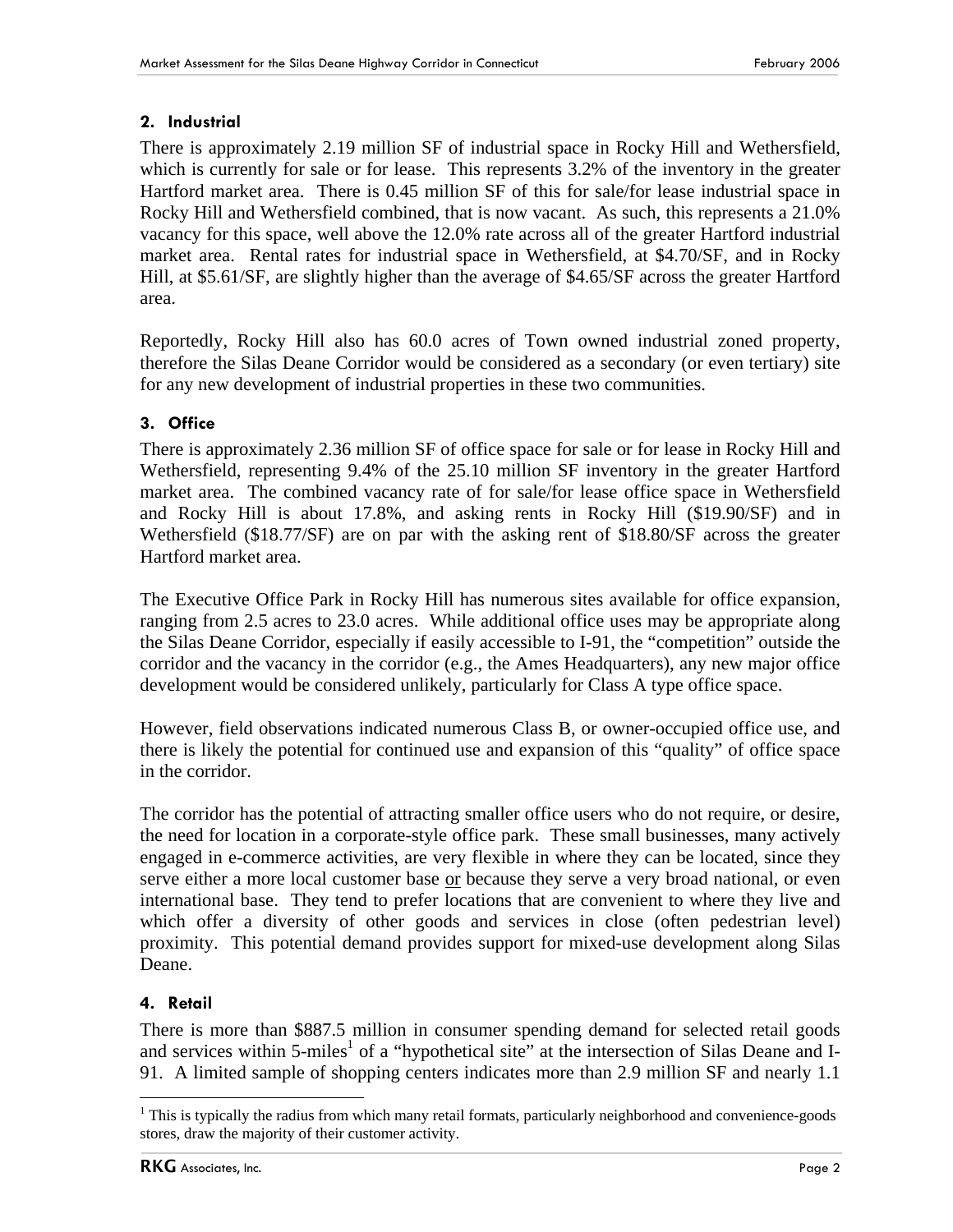million SF in Wethersfield and Rocky Hill alone. Field observations indicated numerous smaller scale shopping centers along the Silas Deane Corridor and larger scale developments near the Interstate; with room for expansion, (noting the potential for out-parcels development at the new Kohl's). In addition, there is a very strong super-regional shopping districts located close by along the Berlin Turnpike and in Newington.

The existing SF of retail development in these two communities exceeds the estimated supportable SF of development at the "hypothetical site" indicating that the market is now being adequately served. This is not to suggest that there are not "gaps" in the retail mix, but that any significant additional development may come at the expense of the existing smaller, strip retail centers, notably along the Silas Deane Corridor.

A separate retail analysis undertaken for the Town of Rocky  $Hill^2$  suggests that there may be the local consumer demand to develop another 355,000 SF to 500,000 SF of new retail offerings in that town. While the consumer demand among Rocky Hill residents may not be being met in Rocky Hill alone, there are numerous other alternative shopping venues and locations along the Silas Deane Corridor and in nearby communities. As such, this current analysis reviews both demand and supply side conditions in a broader market geography and context.

Field observations of the corridor indicated that two such retail gaps are sporting goods and bookstores. The trend in the industry has been for large-scale stores, e.g., Dick's Sporting Goods or Borders books, to locate in a busy arterial corridor such as Silas Deane. The available out-parcel sites with the new Kohl's may in actuality attract these uses. However, there remains opportunity for smaller, independent stores in these two categories, particularly if merchandise is specialized, a quality of customer service is offered, and an attractive location, both practically and physically, is available in the corridor. A more detailed discussion of retail uses and potential is presented elsewhere within this report.

## **5. Assessments and Land Use**

Assessment values average a little more than \$50/SF for all property uses, in both Wethersfield and in Rocky Hill for properties along the Silas Deane Corridor. The floor area ratio (FAR or building density) is also similar at a little more than 20.0% in each community**.**  Residential properties account for about 5% to 6% of the land utilization in each community.

## **6. Land Prices and Site Assemblages**

Based on observations of listed asking prices and recent transfer data, it appears that the renovation or retrofitting of some existing vacant properties is not considered economically feasible, such that the parcel of land is more valuable than the physical building. A limited sampling of built-out, but currently vacant and for sale properties along the Silas Deane Corridor, indicated an average asking price of nearly \$780,000/acre. As such, this works against redevelopment in two methods. First, typically only large-scale developers or users (such as national retail chains) would consider such a price as affordable based on the larger amount of space that the price can be amortized over; however, the sites that were sampled are typically small in land area (approximately 3.0 acres or less) and therefore not as

1

<sup>2</sup> *Retail Space Gap Study, Prepared for The Office of Economic Development, Town of Rocky Hill*, Connecticut, by Ray Kehrhahn, CCIM, May 1, 2005.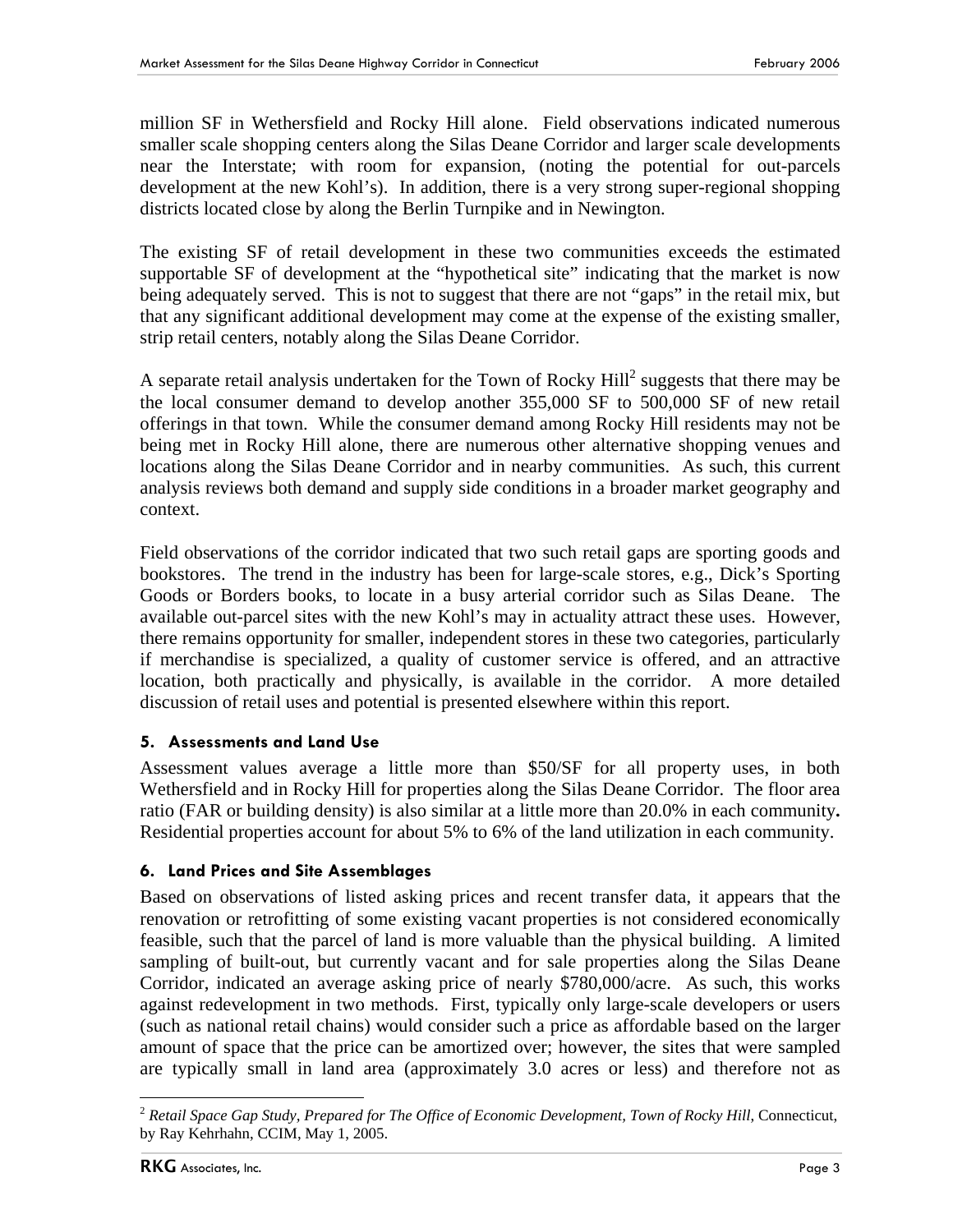attractive to the larger end-user. Second, these relatively high price levels discourage local investors or entrepreneurial developers.

#### **7. Employment Indicators**

Statewide employment is anticipated to grow 8.0% between 2001 and 2012, with the healthcare and professional services sectors (along with other office-using industries) growing at nearly twice this pace. The service sector employment in both Wethersfield and Rocky Hill, from 2001 to 2005, declined. This would suggest that there is opportunity for these two communities to begin to recapture a portion of the growth that is projected statewide.

## **B. Development Zones and Phasing**

Given land use patterns, existing development and market opportunities/challenges along the Silas Deane Corridor, it is recommended that reinvestment strategies be phased over time and that they be prioritized by location(s) along the corridor, or by development zone. The reasoning for this approach is twofold.

- First, there is some concern over urgency and the possibility that investment opportunities, meaning real estate and economic development, may continue to occur outside the corridor (note the ongoing development in East Hartford of the 624-acre mixed-use Rentschler Field, reportedly to include a 185,000+ SF Cabelas Outdoor and Sporting Goods store).
- Second, public monies should be leveraged to encourage private sector investment where the "return" or "spin-off" development potential is greatest. Also, public sector development facilitation, such as changes in zoning or other regulatory actions, can stimulate private sector development at a relatively low cost (in monetary amounts) to the municipalities. Streetscape improvements that result in a more visually attractive and integrated appearance of key locations directly increase private sector real estate values and stimulate increased investment by property owners.

From an economic development point of view, the Silas Deane Corridor has specific locational strengths and weaknesses, which could be exploited or developed in the following manner and phasing:

#### **1. Regional Commercial (RC)**

These would consist of development parcels and assemblages of land within proximity to existing interchanges and dense, commercial development. Access and proximity to similar uses enhance the "retail gravity" and attractiveness of these nodes for further development.

This may be the first and least expensive option for the towns, which is to encourage private sector development and investment around areas where there already is gravity and consumer activity and access. Some zoning and assemblage incentives may be in order.

## **2. Town Center (TC)**

The Town Centers would be the more pedestrian and local neighborhood based development that incorporates municipal, retail, some office and institutional uses in a tight geographic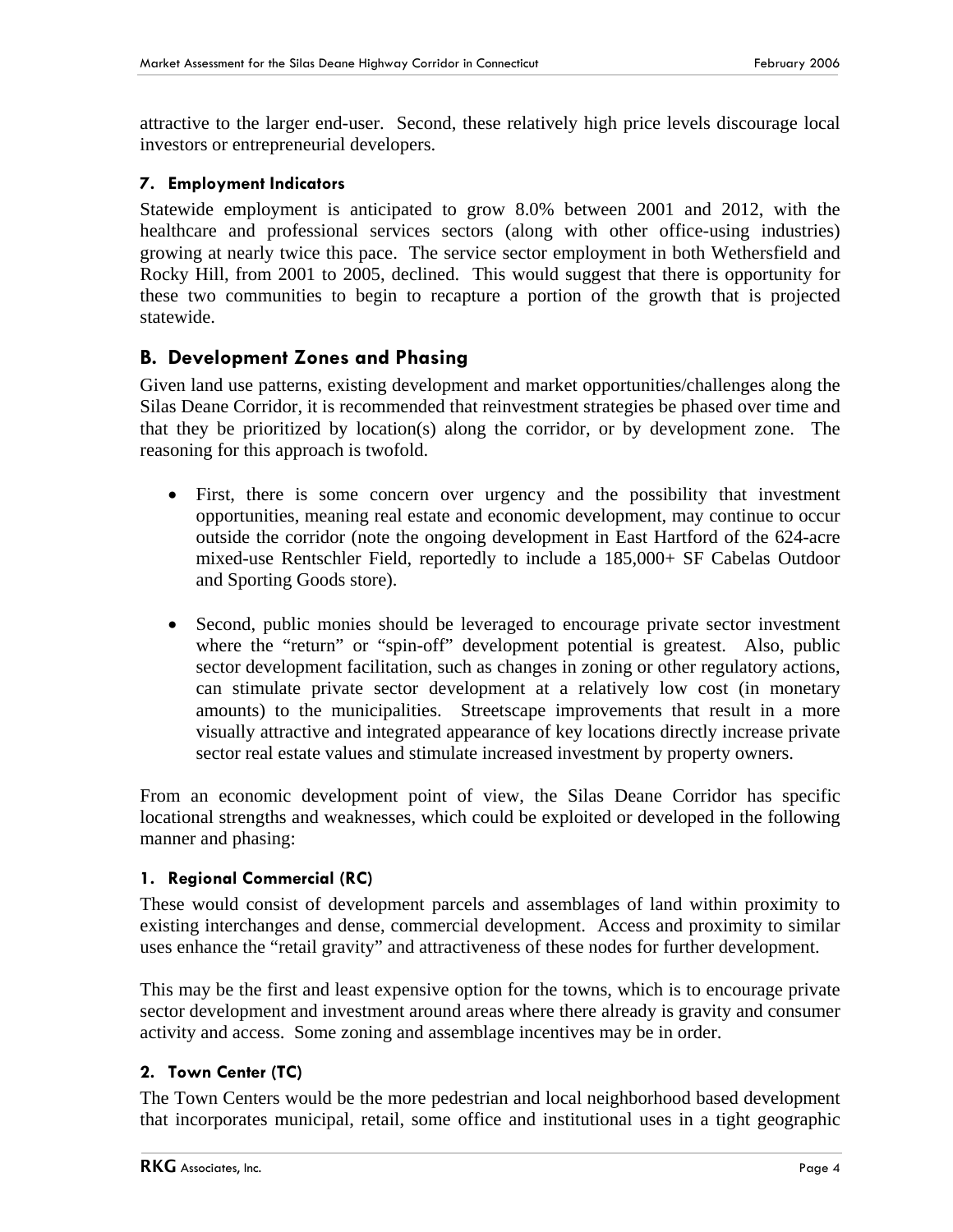cluster. This would require assemblages, zoning incentives, property owner cooperation, a possible taking of land and town financial investment.

#### **3. Small Business and Mixed-Use (SB)**

Small business or commercial and mixed-use elements are more appropriate throughout the rest of the corridor. This would be in areas that are transitional and/or removed from the interchange and the town center concepts. This type of development should focus on a piece of land, or assemblages of land, that could accommodate a residential and/or mixed use component that would in turn serve as the center or focal point for future redevelopment on abutting parcels. In other words, identify two or three key parcels (locations) along the Silas Deane, that if redeveloped with residential (equals consumer spending power) would encourage spin-off redevelopment and reinvestment. This will be the hardest sell and the longer-term project.

Each of the following recommendations and action items are "tagged" with the initials for regional commerce (RC), town center (TC) or small business and mixed-use (SB) where the recommendation is believed to be appropriate.

## **C. Recommendations and Action Items**

The following points include a range of possible development directions that could occur on the Silas Deane Corridor over the near future. The general conclusions arising from the assessment of market conditions is that there is enough retail space in the corridor to serve current needs, and that the objective of any strategy should be to consolidate existing uses to the extent possible and enhance the value and viability of existing economic uses.

#### **1. Create Zoning Overlay District(s)**

In order both to attract new business/development and to encourage existing property owners to upgrade and reinvest in their properties.

- An overlay-zoning district can facilitate assemblage and redevelopment of land parcels in the Silas Deane Corridor. One such district could encompass the corridor as a whole, but this may be somewhat difficult to manage given two separate political and municipal jurisdictions. Alternatively, consider implementing a Town Center Overlay District for Wethersfield and another for Rocky Hill. **(RC, TC and SB)**
- Each Town Center Overlay could be structured to encourage the appropriate and desired economic expansion/activity in the respective communities, while implementing similar landscaping, buffering, façade and design standards in order to establish a "like theme" for the Silas Deane Corridor. **(TC)**
- Higher densities and build-outs should be allowed as well as mixed-use projects. **(TC and SB)**
- Rear access and shared parking, to accommodate multiple users such as residents, workers and shoppers, should be considered. As future land assemblages are put together and consolidations or development are undertaken, shared access and rear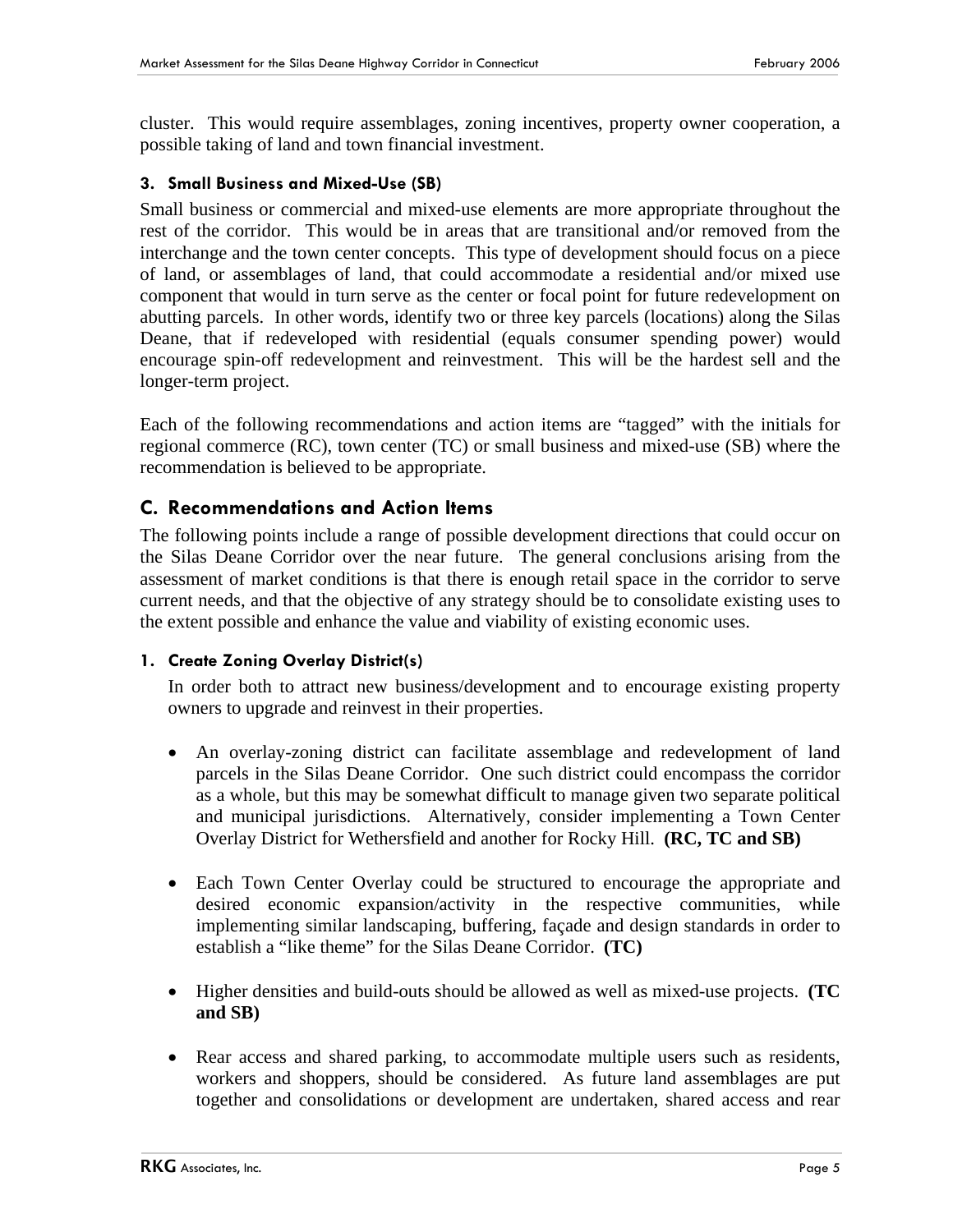access parking between parcels and uses should be considered in order to provide a better streetscape frontage and to reduce curb cuts. **(TC and SB)**

#### **2. Consider Targeting Specific Development**

Residential uses, clustered office uses and potentially commercial/entertainment uses would help to introduce a "captive" consumer within the Silas Deane Corridor and assist in introducing more of a pedestrian orientation to the corridor.

- Encourage mixed-use residential development, with higher densities, along the corridor. Condominiums and apartments aimed at young professionals and "emptynesters", including age-restricted housing, are possibilities. Increasing the resident population, particularly in or adjacent to the "town/village centers" at either end of the corridor, will provide badly-needed support for existing retail and service businesses. **(TC and SB)**
- Industrial use appears to be well served, with sites available, elsewhere in Rocky Hill and in Wethersfield, and is not recommended for more intense usage (or encouragement) along the Silas Deane Corridor at this time. In addition, the juxtaposition of possible industrial users to future residential, retail/commercial and village/town centers may be incompatible. **(TC)**
- Medical and health-related office uses offer some development potential in the Silas Deane Corridor, and fill-in medical/service/office uses at some of the retail vacancy should be considered, but might require assemblages of properties in order to attract quality tenants. Medical office condominiums (as opposed to leased space) can yield higher returns to developers. **(SB)**
- While it is beyond the scope of this analysis to recommend that specific retail businesses (including restaurants) should come to the Silas Deane Corridor, it is worth noting that "gaps" have been identified, including, for example, a full line sporting goods store or bookstore. Other potential observed needs include service businesses catering to the current and future local residential population (dry cleaners, deli/cafes, specialty shops, etc.)<sup>3</sup> What is more important, with respect to additional retail, is that an attractive environment for future investment and sustained/enhanced success for existing retailers be fostered within the Silas Deane Corridor. In this manner, existing retailers can benefit and private sector developers would view the Corridor for its renewed investment potential and market opportunities. National brand-name retailers will primarily be attracted to the areas focused on Regional Commerce due to their need for much larger population bases to support high volumes of consumer traffic. On the other hand, more locally focused retailers and service providers like to be near such regional nodes and are often willing to pay higher rents due to the perceived spin-off potential. **(RC, TC and SB)**

 $\overline{a}$ 3 Other potential gaps, or desired additional retail developments, were also identified in the *Retail Space Gap Study, Prepared for The Office of Economic Development, Town of Rocky Hill*, Connecticut, by Ray Kehrhahn, CCIM, May 1, 2005.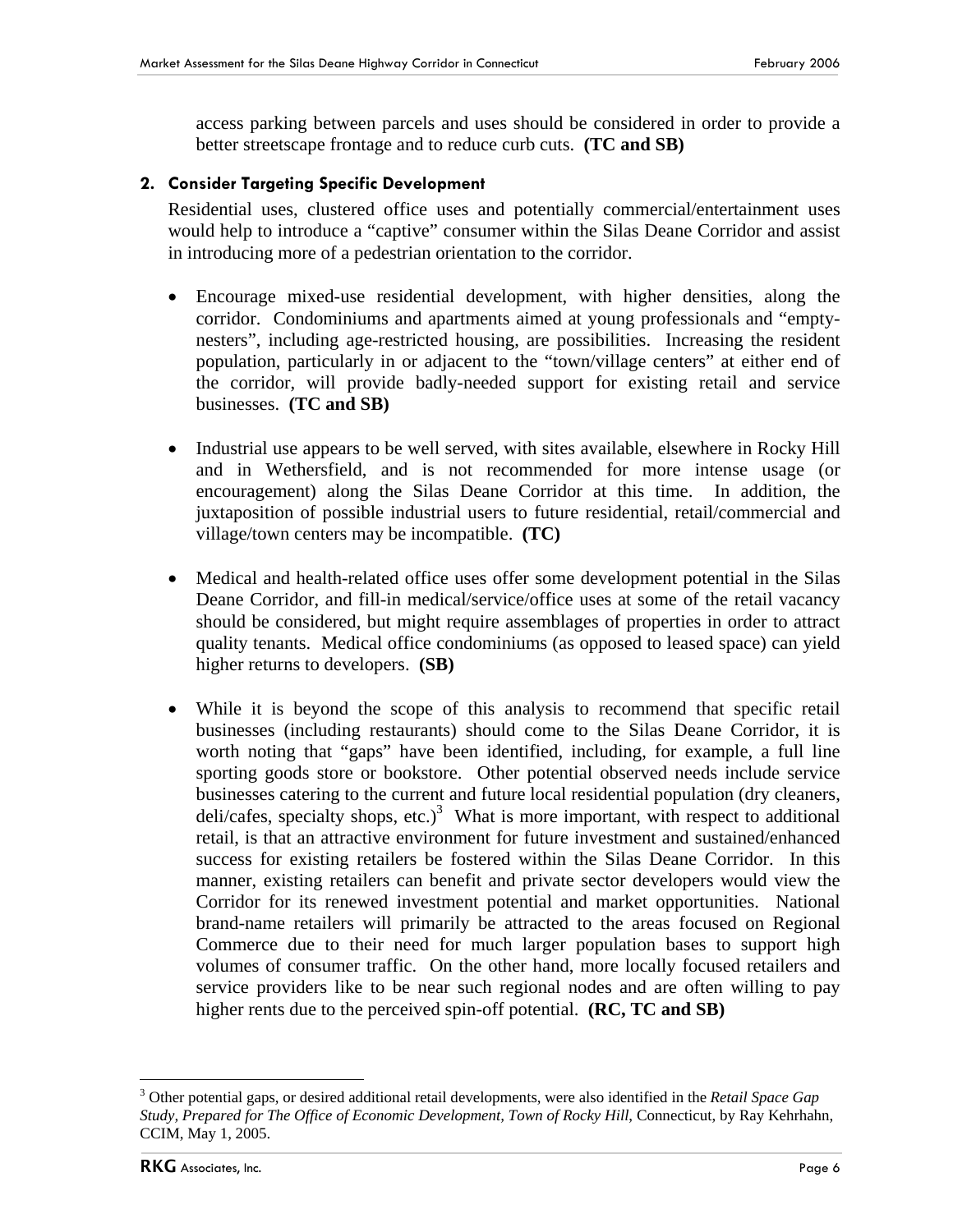#### **3. Initiate Incentives for Redevelopment and Site Assemblage(s)**

In order both to attract new business/development and to encourage existing property owners to upgrade and reinvest in their properties.

- Develop zoning incentives, including, but not necessarily limited to, increased buildout and bonus densities, mid-rise construction and required setbacks and parking ratios in order to encourage site development and assemblages. The use of a special zoning overlay district may be one way of accomplishing these objectives. **(RC, TC and SB)**
- Presently, the "asking" price of an acre of land along the Silas Deane Corridor is prohibitive for redevelopment relative to market potential. By providing density bonuses to developers, high land values can be overcome and preferred development encouraged. **(RC and SB)**
- Consolidate retail uses and strip retail developments throughout the corridor in order to lower vacancies and to encourage a similar "look and feel" to retail development. More importantly, "former" strip retail sites could be considered for assemblage and redevelopment to alternative uses. **(SB)**
- Continue to actively market and promote the existence and advantage of existing tax incentive and grant programs to the development community. Many would-be developers/entrepreneurs are reluctant to utilize these resources due to a basic lack of understanding about the benefits that can be realized.

#### **4. Marketing and Outreach**

Effective redevelopment involves an awareness and commitment from local stakeholders, in part, to encourage new private sector investment from those "outside" the community.

- Establish regular meetings, or a communication process, with neighborhood representatives and community leaders, area developers, property owners and brokers to discuss development plans, opportunities, incentives and progress within the corridor. Also, share with local businesses the analysis of spending potential as a means of encouraging additional products to be carried or expanded, as well as providing direction for future marketing and promotional efforts. **(RC, TC and SB)**
- Explore with property owners the redevelopment potential of specific sites, for residential and/or mixed-use properties, within the corridor. This may require establishing a dialogue not only with a specific property owner, but also with owner(s) of abutting parcels. **(SB)**
- Work with property owners and local brokers and realtors to co-ordinate efforts to "market the market" of the Silas Deane Corridor and not merely "market the property" on the Silas Deane Corridor. **(RC and SB)**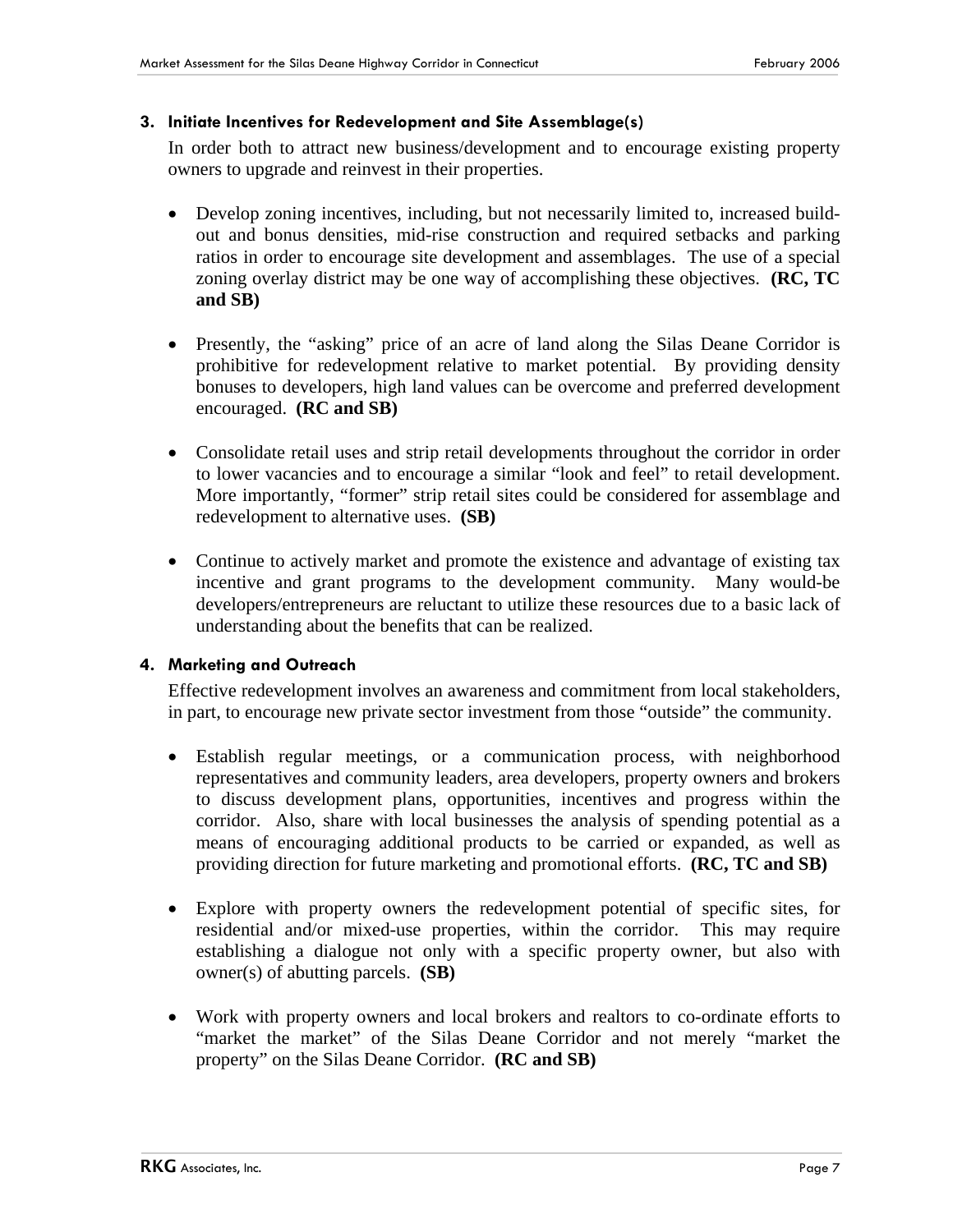## *II. BASELINE CONDITIONS*

The following baseline market conditions and indicators form the basis of the key findings and recommendations as presented in the previous chapter.

## **A. Business and Employment Trends**

The Rocky Hill had 1,120 firms operating in 2005, while Wethersfield had 1,165 business according to the "Town Profile" obtained from Connecticut Economic Resource Center (CERC). The distribution of these businesses in the two towns were fairly similar, with businesses in the services sector representing between 43.0% and 45.0% of the firms, businesses in the trade (wholesale and retail) sector accounting for 19.0% to 22.0% of the firms, as in Table 1.

| Table 1 - Trends in Businesses and Jobs in Rocky Hill and Wethersfield |              |       |                     |           |                   |        |                  |                  |  |
|------------------------------------------------------------------------|--------------|-------|---------------------|-----------|-------------------|--------|------------------|------------------|--|
| <b>Rocky Hill</b>                                                      | <b>Firms</b> |       | Change<br>2001-2005 |           | <b>Employment</b> |        |                  | Change 2001-2005 |  |
| <b>Industry Sector</b>                                                 | 2001         | 2005  | #                   | %         | 2001              | 2005   | #                | %                |  |
| Construction                                                           | 146          | 123   | (23)                | $-15.8%$  | 809               | 594    | (215)            | $-26.6%$         |  |
| Manufacturing                                                          | 43           | 54    | 11                  | 25.6%     | 2,142             | 2,860  | 718              | 33.5%            |  |
| Trans. & Utilities                                                     | 25           | 38    | 13                  | 52.0%     | 749               | 783    | 34               | 4.5%             |  |
| Trade                                                                  | 214          | 216   | 2                   | 0.9%      | 3,282             | 3,170  | (112)            | $-3.4%$          |  |
| <b>FIRE</b>                                                            | 116          | 132   | 16                  | 13.8%     | 1,677             | 1,528  | (149)            | $-8.9%$          |  |
| <b>Services</b>                                                        | 445          | 486   | 41                  | 9.2%      | 4,110             | 4,035  | (75)             | $-1.8%$          |  |
| Government                                                             | 18           | 20    | 2                   | 11.1%     | 1,166             | 825    | (341)            | $-29.2%$         |  |
| Total                                                                  | 1.034        | 1,120 | 86                  | 8.3%      | 14,117            | 13,981 | (136)            | $-1.0%$          |  |
|                                                                        |              |       |                     | Change    |                   |        |                  |                  |  |
| Wethersfield                                                           | <b>Firms</b> |       |                     | 2001-2005 | <b>Employment</b> |        | Change 2001-2005 |                  |  |
| <b>Industry Sector</b>                                                 | 2001         | 2005  | #                   | %         | 2001              | 2005   | #                | %                |  |
| Construction                                                           | 152          | 133   | (19)                | $-12.5%$  | 429               | 340    | (89)             | $-20.7%$         |  |
| Manufacturing                                                          | 36           | 32    | (4)                 | $-11.1%$  | 278               | 310    | 32               | 11.5%            |  |
| Trans. & Utilities                                                     | 35           | 36    | 1                   | 2.9%      | 205               | 195    | (10)             | $-4.9%$          |  |
| Trade                                                                  | 287          | 253   | (34)                | $-11.8%$  | 2,217             | 2,226  | 9                | 0.4%             |  |
| <b>FIRE</b>                                                            | 115          | 123   | 8                   | 7.0%      | 1,141             | 1,158  | 17               | 1.5%             |  |
| Services                                                               | 504          | 525   | 21                  | 4.2%      | 3,812             | 3,509  | (303)            | $-7.9%$          |  |
| Government                                                             | 19           | 20    | 1                   | 5.3%      | 1,488             | 954    | (534)            | $-35.9%$         |  |
| Total                                                                  | 1,174        | 1,165 | (9)                 | $-0.8%$   | 9,682             | 8,779  | (903)            | $-9.3%$          |  |

**Note: Numbers may not add due to firms and employment in agriculture and unclassified sectors Source: 2003 & 2005 Town Profile prepared by CERC**

Employment in Rocky Hill totaled 13,981 jobs in 2005, which was higher than the 8,779 jobs reported in Wethersfield. As shown above, jobs in the manufacturing sectored represented 20.5% of the employment base in Rocky Hill, but only 3.5% of the base in Wethersfield. Services on the other hand accounted for 40.0% of the employment base in Wethersfield and employment in trade industries represented 25.4% of total employment. In Rocky Hill, the absolute number of jobs in services and trade industries was higher than indicated for Wethersfield, as in the preceding table.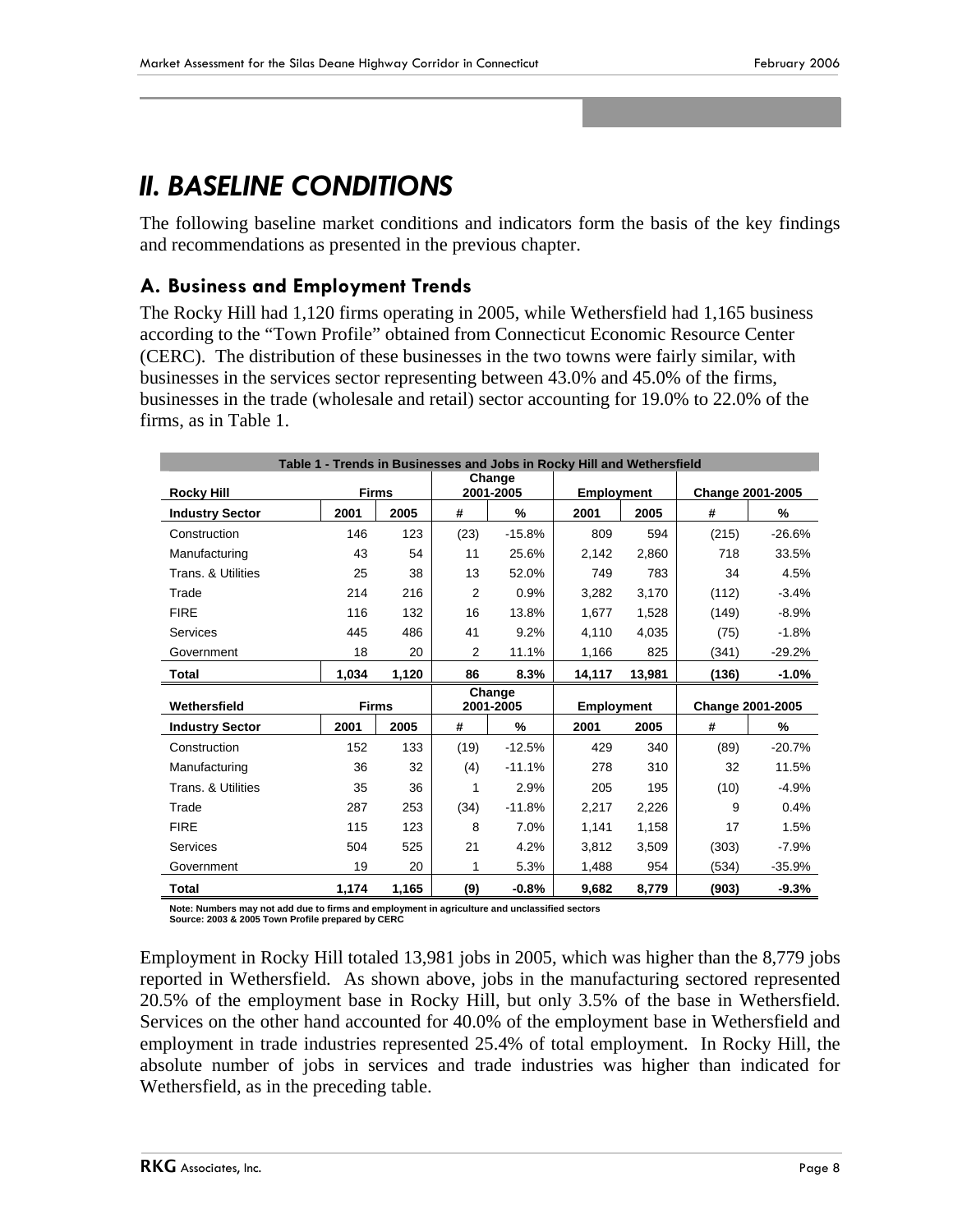The preceding table also presents the change in businesses and employment by various industry sectors in Rocky Hill and Wethersfield between 2001 and 2005. As exhibited, Rocky Hill experienced an 8.3% increase in business during this period, while Wethersfield had a 1.0% decline in operating firms. In Rocky Hill, services businesses (41) increased the most between 2001 and 2004, followed by gains in the Financial, Insurance and Real Estate (FIRE) sector (16). In Wethersfield, an increase in services businesses (21) offset some of the losses in other sectors. In terms of employment, a decline of 9.3% was indicated in Wethersfield while a small decline of 1.0% was indicated in Rocky Hill. Contrary to statewide trends, employment in the manufacturing sector increased in both communities, however, losses were experienced in many of the other sectors during this period.

**Figure 1:** Total employment in both communities was nearly the same in 1993 and 1995, as illustrated. However, employment growth was experienced in the late 1990s in Rocky Hill, but declines were indicated in Wethersfield. Between 1993 and 2004, the employment base in Rocky Hill increased by 24.0%, from 11,160 in 1993 to 13,796 reported in 2004. On the other hand, the employment base in Wethersfield declined by 22.0% during this period, from 11,110 in 1993 to 8,697 in 2004.



Source: CTDOL, CERC & RKG Associates, Inc.

**Figure 2:** The unemployment rate in Rocky Hill was reported at 4.4% in June 2005, which was lower than indicated for Wethersfield (5.2%), the State (5.4%) and the Hartford Labor Market Area (LMA) (5.7%). As illustrated, unemployment rates were at their low-point in 2000, in all geographies, but increased over the next three years. A modest decline was

evident in 2004, suggesting an improving economy. Historically the unemployment rate for Rocky Hill and Wethersfield were lower than indicated statewide or in the Hartford LMA.

**Summary of Findings** - During the 2001 to 2005 time-period, Wethersfield has experienced a decline in the number of businesses and a decline in overall employment. The loss of retail/wholesale trade businesses is most pronounced while



**Unemployment Rate Trends: Rocky Hill &** 

Source: CTDOL & RKG Associates, Inc.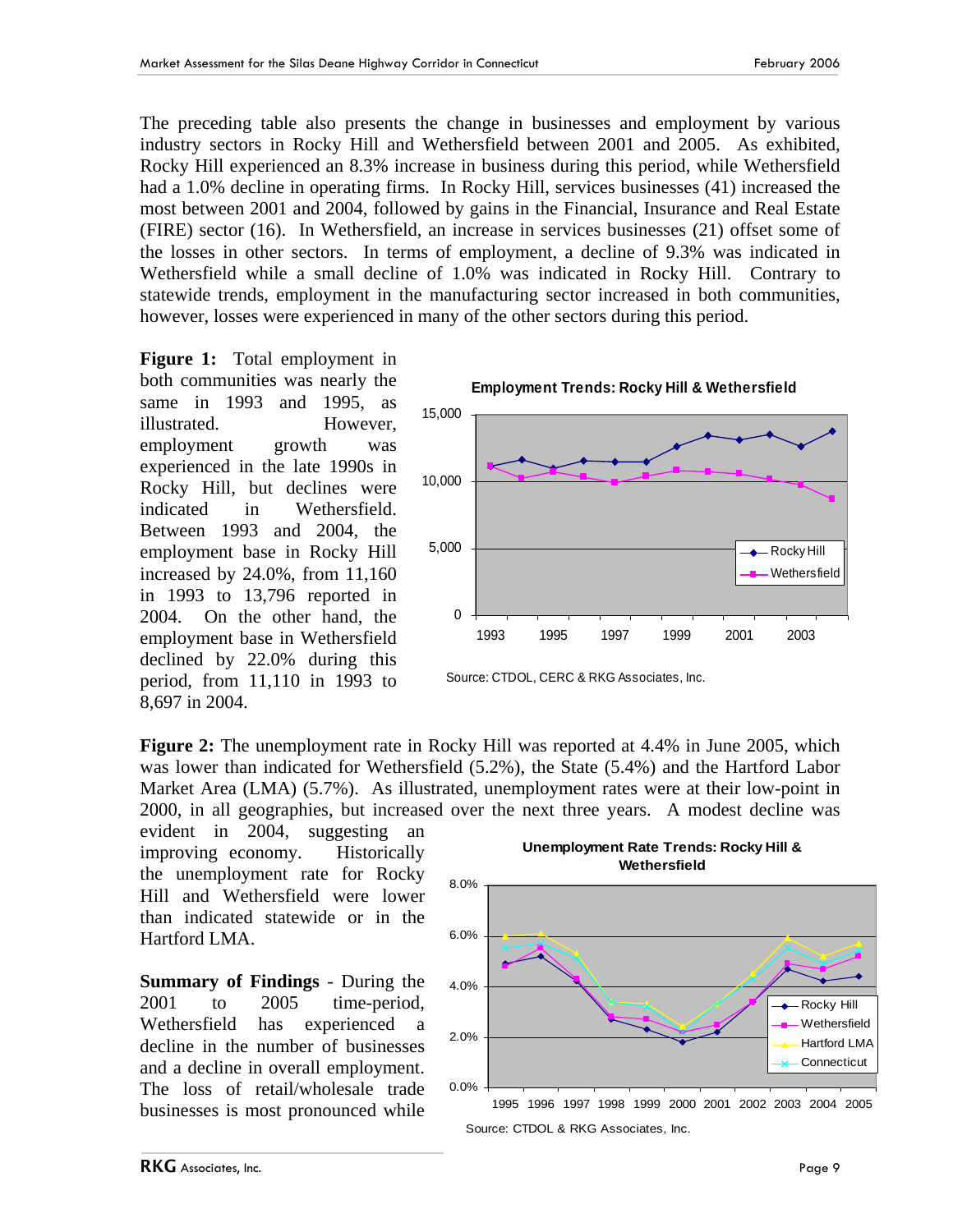employment losses occurred primarily in service sector jobs and in government employment. In comparison, Rocky Hill experienced an increase in the number of businesses, with strong growth in the service sector. However, similar to Wethersfield, there were employment losses in Rocky Hill, particularly in government and construction. Interestingly, both Wethersfield and Rocky Hill exhibited growth in employment in the manufacturing sector. Over a longer term, 1993 to 2004, overall employment in Wethersfield declined by 22.0%, and was slightly less than 8,700 jobs (in 2004). By comparison, during the same time-period overall employment increased 24.0% in Rocky Hill with nearly 13,800 jobs (in 2004). Despite these variances, unemployment rates in Wethersfield and in Rocky Hill have generally mirrored one another as well as those of the Hartford LMA and the State, albeit below these unemployment rates of these two regions.

#### **1. Forecasted Statewide Employment Growth**

Total employment in the State of Connecticut is forecasted to increase by 8.0% between 2002 and 2012, according to a Connecticut Department of Labor entitled "*Connecticut's Industries and Occupations, Forecast 2012"*, which identified employment growth by various industry sectors. RKG allocated the different industry sectors to three building types and arrayed the forecasted employment changes by these categories in order to identify the types of buildings that would be needed to support this type of forecasted change.

| Table 2 - State of Connecticut: Distribution of Forecasted Change in Employment by Selected<br>Industries and Building Types (2002-2012) |                   |           |                                |                     |          |  |  |  |
|------------------------------------------------------------------------------------------------------------------------------------------|-------------------|-----------|--------------------------------|---------------------|----------|--|--|--|
|                                                                                                                                          | <b>Employment</b> |           | <b>Net Change</b><br>2002-2012 | Percent<br>of Total |          |  |  |  |
|                                                                                                                                          | 2002              | 2012      | #                              | %                   |          |  |  |  |
| <b>Industrial Type Users</b>                                                                                                             | 472,490           | 480,420   | 7,930                          | 1.7%                | 5.6%     |  |  |  |
| Construction                                                                                                                             | 63,390            | 68,950    | 5,560                          | 8.8%                | 3.9%     |  |  |  |
| <b>Wholesale Trade</b>                                                                                                                   | 65.710            | 71.530    | 5,820                          | 8.9%                | 4.1%     |  |  |  |
| Transportation & Warehousing                                                                                                             | 39,810            | 43,060    | 3,250                          | 8.2%                | 2.3%     |  |  |  |
| Manufacturing                                                                                                                            | 211,370           | 192,490   | (18, 880)                      | $-8.9%$             | $-13.4%$ |  |  |  |
| <b>Utilities</b>                                                                                                                         | 9,030             | 8,450     | (580)                          | $-6.4%$             | $-0.4%$  |  |  |  |
| Administration & Waste Mgt & Rem. Ser.                                                                                                   | 83,180            | 95,940    | 12,760                         | 15.3%               | $9.0\%$  |  |  |  |
| <b>Office Type Users</b>                                                                                                                 | 776,750           | 860,430   | 83,680                         | 10.8%               | 59.2%    |  |  |  |
| Information                                                                                                                              | 40,590            | 45,180    | 4,590                          | 11.3%               | 3.2%     |  |  |  |
| Finance & Insurance                                                                                                                      | 122,430           | 132,390   | 9,960                          | 8.1%                | 7.0%     |  |  |  |
| Real Estate & Rental & Leasing                                                                                                           | 20,590            | 21,170    | 580                            | 2.8%                | 0.4%     |  |  |  |
| Prof., Sci. & Tech. Services                                                                                                             | 91,420            | 106.950   | 15,530                         | 17.0%               | 11.0%    |  |  |  |
| Management of Co. & Ent.                                                                                                                 | 27,390            | 29.800    | 2.410                          | 8.8%                | 1.7%     |  |  |  |
| <b>Educational Services</b>                                                                                                              | 149,160           | 162,850   | 13,690                         | 9.2%                | 9.7%     |  |  |  |
| <b>Health Care &amp; Social Services</b>                                                                                                 | 216,530           | 252,000   | 35,470                         | 16.4%               | 25.1%    |  |  |  |
| Government                                                                                                                               | 108,640           | 110,090   | 1,450                          | 1.3%                | 1.0%     |  |  |  |
| <b>Retail and Other Type Users</b>                                                                                                       | 393,290           | 437,850   | 44,560                         | 11.3%               | 31.5%    |  |  |  |
| <b>Retail Trade</b>                                                                                                                      | 195,050           | 211,690   | 16,640                         | 8.5%                | 11.8%    |  |  |  |
| Arts, Enter. & Recreation                                                                                                                | 43,130            | 52,560    | 9,430                          | 21.9%               | 6.7%     |  |  |  |
| <b>Accommodation &amp; Food Services</b>                                                                                                 | 99,320            | 113,760   | 14,440                         | 14.5%               | 10.2%    |  |  |  |
| <b>Other Services</b>                                                                                                                    | 55,790            | 59,840    | 4,050                          | 7.3%                | 2.9%     |  |  |  |
| Self-Employed & Agriculture                                                                                                              | 113,420           | 118,560   | 5,140                          | 4.5%                | 3.6%     |  |  |  |
| <b>Total Employment, All Jobs</b>                                                                                                        | 1,755,950         | 1.897.260 | 141,310                        | 8.0%                | 100.0%   |  |  |  |

**Source: Connecticut DOL and RKG Associates, Inc.**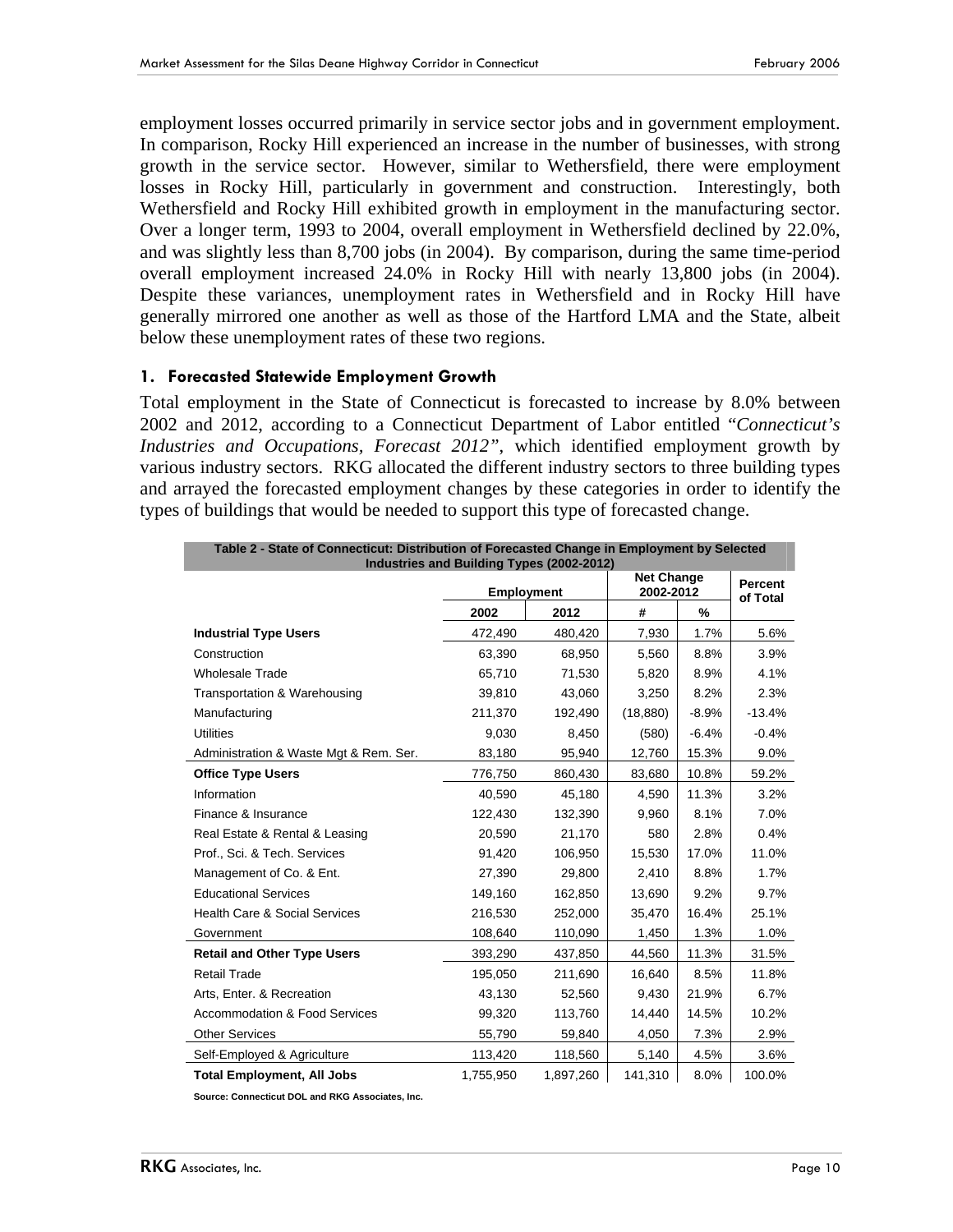As exhibited, users of office type buildings are estimated to account for 59.2% of the forecasted increase in employment, while users of retail or similar type buildings would account for 32.5% of the forecasted growth, statewide, and users of industrial buildings account for the remaining 5.8% of forecasted growth.

Health Care, Professional and Technical Services, and Educational Services represent the three major sectors of office type users, based on these statewide forecasts, while retail trade, accommodation, and food services would represent the major retail type users. On the other hand, manufacturing and utilities employers are forecasted to decline suggesting more available space for these employment types. Based on these statewide projections, office type users would account for the most employment in the near term, followed by retail users.

**Summary of Findings** – Employment growth in health care industries is projected to exceed 16.0% over the 2002 to 2012 time-period, across the state of Connecticut. The service sector employment in both Wethersfield and Rocky Hill, from 2001 to 2005, declined. This would suggest that there is opportunity to for these two communities to recapture a portion of the growth that is projected statewide. Considering the presence of health providers in the greater region and to a lesser extent along the Silas Deane Corridor, the potential for renovating and retrofitting existing vacancies, to medical/office uses, should be considered.

## **B. Real Estate Indicators**

The following section reviews real estate and market indicators for residential, office and industrial properties. A subsequent section reviews indicators for retail and hospitality.

#### **1. Residential Market**

The following reviews residential indicators in Rocky Hill and Wethersfield.

**Figure 3:** Median values for single-family homes were at their highest level in July 2005 for Rocky Hill (\$249,000) and Wethersfield (\$240,000). As illustrated median values declined during the 1990s, and eventually recovered and surpassed 1988 levels in 2002 (Rocky Hill) and 2003 (Wethersfield). Since 2001, median values in Rocky Hill increased by 42.0%, and 48.0% in Wethersfield. However, the sales volume in Wethersfield was 3 to 4 times higher than in Rocky Hill.



Source: Warren Information Services & RKG Associates, Inc.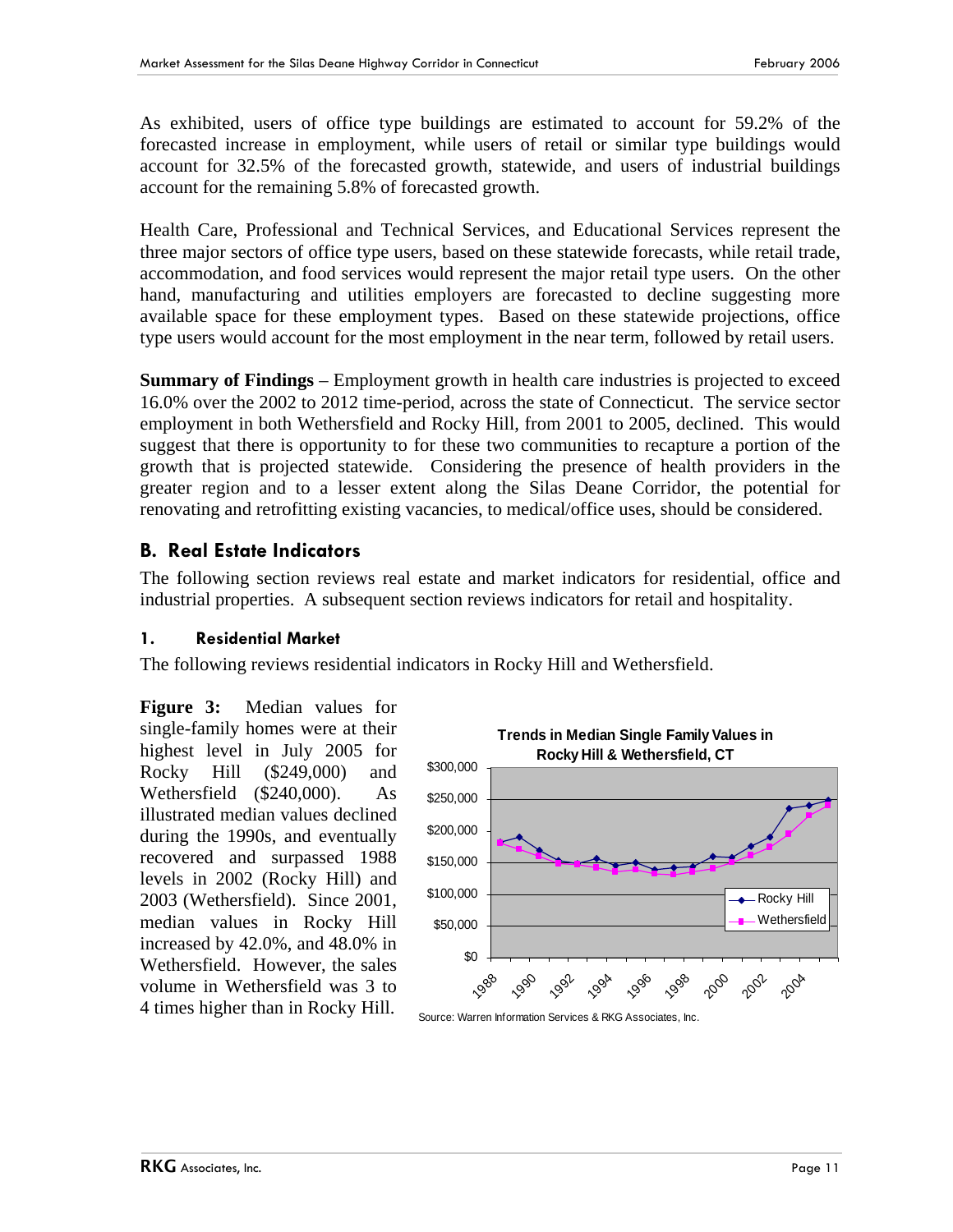|       |              |                   |                      | Table 3 - Trends in Residential Sales & Median Values in Rocky Hill and Wethersfield, CT |                   |               |              |               |  |
|-------|--------------|-------------------|----------------------|------------------------------------------------------------------------------------------|-------------------|---------------|--------------|---------------|--|
|       |              |                   | <b>Single Family</b> | Condominium                                                                              |                   |               |              |               |  |
|       |              | <b>Rocky Hill</b> |                      | Wethersfield                                                                             | <b>Rocky Hill</b> |               | Wethersfield |               |  |
|       |              | <b>Median</b>     |                      | <b>Median</b>                                                                            |                   | <b>Median</b> |              | <b>Median</b> |  |
|       | <b>Sales</b> | Value             | <b>Sales</b>         | Value                                                                                    | <b>Sales</b>      | Value         | <b>Sales</b> | Value         |  |
| 1988  | 106          | \$183,000         | 259                  | \$180,000                                                                                | 230               | \$125,000     | 93           | \$87,000      |  |
| 1989  | 84           | \$190,250         | 217                  | \$171,000                                                                                | 124               | \$126,500     | 41           | \$97,500      |  |
| 1990  | 75           | \$170,000         | 220                  | \$158,987                                                                                | 100               | \$113,250     | 30           | \$89,900      |  |
| 1991  | 85           | \$154,000         | 225                  | \$147,900                                                                                | 108               | \$113,318     | 31           | \$82,700      |  |
| 1992  | 92           | \$149,125         | 268                  | \$147,250                                                                                | 119               | \$102,000     | 25           | \$79,900      |  |
| 1993  | 112          | \$156,000         | 341                  | \$142,000                                                                                | 107               | \$95,000      | 44           | \$78,250      |  |
| 1994  | 147          | \$145,000         | 335                  | \$135,000                                                                                | 136               | \$92,500      | 42           | \$93,450      |  |
| 1995  | 87           | \$150,000         | 300                  | \$138,125                                                                                | 153               | \$94,000      | 63           | \$70,500      |  |
| 1996  | 118          | \$138,500         | 325                  | \$132,000                                                                                | 117               | \$89,000      | 49           | \$95,000      |  |
| 1997  | 141          | \$142,000         | 382                  | \$130,000                                                                                | 167               | \$85,000      | 68           | \$104,950     |  |
| 1998  | 159          | \$144,000         | 448                  | \$135,250                                                                                | 193               | \$92,000      | 76           | \$110,250     |  |
| 1999  | 197          | \$160,000         | 465                  | \$140,000                                                                                | 212               | \$100,000     | 79           | \$92,000      |  |
| 2000  | 131          | \$157,500         | 408                  | \$150,000                                                                                | 233               | \$113,000     | 57           | \$78,000      |  |
| 2001  | 166          | \$175,037         | 468                  | \$161,964                                                                                | 205               | \$114,300     | 54           | \$90,750      |  |
| 2002  | 179          | \$190,000         | 414                  | \$175,000                                                                                | 242               | \$125,000     | 63           | \$68,500      |  |
| 2003  | 144          | \$235,000         | 445                  | \$195,000                                                                                | 242               | \$138,250     | 80           | \$117,500     |  |
| 2004  | 149          | \$240,000         | 411                  | \$225,000                                                                                | 233               | \$179,000     | 65           | \$129,900     |  |
| 05[1] | 95           | \$249,000         | 266                  | \$240,000                                                                                | 109               | \$199,000     | 53           | \$107.500     |  |

**[1] Through July 2005**

**Source: Warren Information Services** 

**Figure 4:** The median value (\$199,000) for condominiums in Rocky Hill was at its highest point in July 2005, while in Wethersfield the peak occurred in 2004, when the highest value was reported at \$129,900. Trends in the median value of condominiums in Rocky Hill were similar to that of single-family homes as values did not recover or surpass the high levels of the 1980s until the early part of the  $21<sup>st</sup>$  century. The median value for condominiums in Wethersfield however was more erratic during this period and likely associated with a much lower sales volume in comparison to that in Rocky Hill, as shown in Table 3.





Source: Warren Information Services & RKG Associates, Inc.

**Summary of Findings** – Since 1998, sales of single-family homes in Rocky Hill has consistently been well below that experienced in Wethersfield. Average annual sales in Rocky Hill were 128 single-family units as compared with an annual average of 349 singlefamily units in Wethersfield. During the same period, the price differential in single-family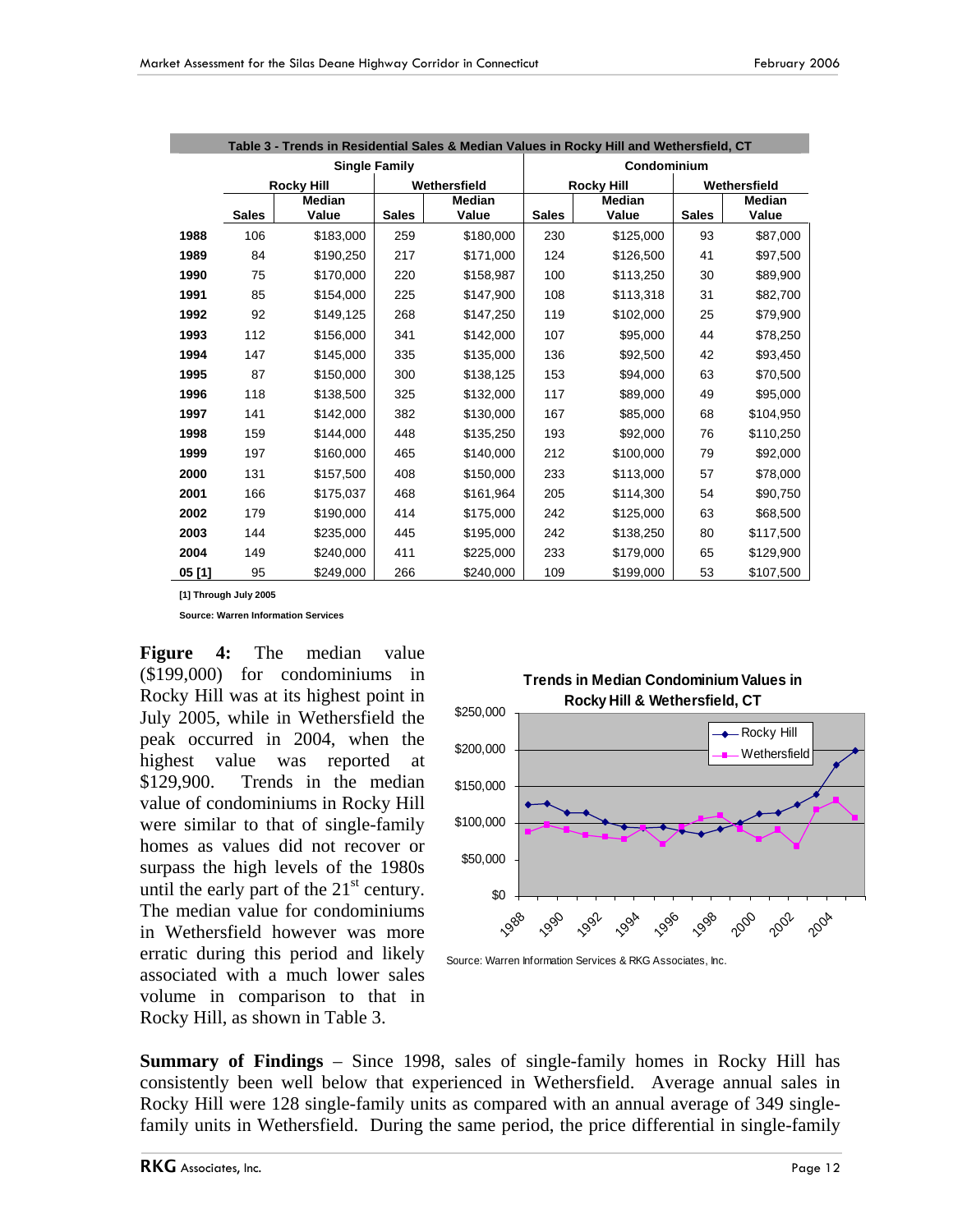homes has been only nominally greater in Rocky Hill. Conversely, despite the median value of condominiums in Rocky Hill well exceeding the median values in Wethersfield, Rocky Hill averaged 172 sales annually as compared with 56 sales annually in Wethersfield. Despite the differences in both communities, on average the residential market, as measured by sales activity, has been relatively strong, with the median price of single-family home sales exceeding \$200,000 in both communities for the last couple of years. The median selling price of condominiums in Rocky Hill is approaching \$200,000, while the price in Wethersfield lags behind.

## **2. Housing Production**

According to building permit data from the U.S. Census Bureau, housing starts averaged about 83 units per year in Rocky Hill between January 2000 and July 2005, as shown in Table 4. Almost 90.0% of this new housing construction was single-family homes versus multi-unit construction. Housing start data for Wethersfield was not reported by the U. S Census Bureau.

| Table 4 - Residential Building Permit Activity - Rocky Hill CT |      |      |      |      |      |             |       |         |  |  |
|----------------------------------------------------------------|------|------|------|------|------|-------------|-------|---------|--|--|
|                                                                | 2000 | 2001 | 2002 | 2003 | 2004 | 2005<br>[1] | Total | Average |  |  |
| Single Family                                                  | 51   | 63   | 109  | 67   | 86   | 43          | 419   | 75      |  |  |
| Two Family                                                     | 0    | 0    | 0    | 12   | 0    | 0           | 12    | 2       |  |  |
| Three and Four Family                                          | 8    | 8    | 4    | 0    | 0    | 0           | 20    | 4       |  |  |
| Five or More Family                                            | 6    | 10   | 0    | 0    | 0    | 0           | 16    | 3       |  |  |
| Total                                                          | 65   | 81   | 113  | 79   | 86   | 43          | 467   | 83      |  |  |

**[1] Through July 2005** 

**Source: US Census** 

**Summary of Findings** – There has been nominal new residential building permit activity in Rocky Hill over the last five years, averaging only 75 permits per year for single-family construction. This would suggest, relative to the sales activity discussed previously, that there may be limited land available for significant additional residential development and as such, higher density and mixed-use projects may be appropriate.

## **3. Industrial Market**

The Hartford office of CB Richard Ellis surveys industrial and office buildings in the Greater Hartford area on a quarterly basis, and categorizes the data to different cities and towns in five major regions. The results of the second quarter survey in 2005 are summarized in Table  $5<sup>4</sup>$  As exhibited, the market had approximately 68.3 million square feet (m SF) of industrial space, including 1.55m SF in Rocky Hill and 0.64m SF in Wethersfield, which are part of the South submarket. Conditions in selected nearby towns are also exhibited as part of their submarkets as well. The industrial supply in Rocky Hill represented 2.3% of the overall market, while the supply in Wethersfield was 0.9%. East Hartford (7.0%), Newington (5.9%) and Berlin (4.7%) each had a much larger industrial base than either Rocky Hill or Wethersfield.

 $\overline{a}$ 

<sup>&</sup>lt;sup>4</sup> The survey includes "all competitive buildings 10,000 SF and greater in size, including those under construction".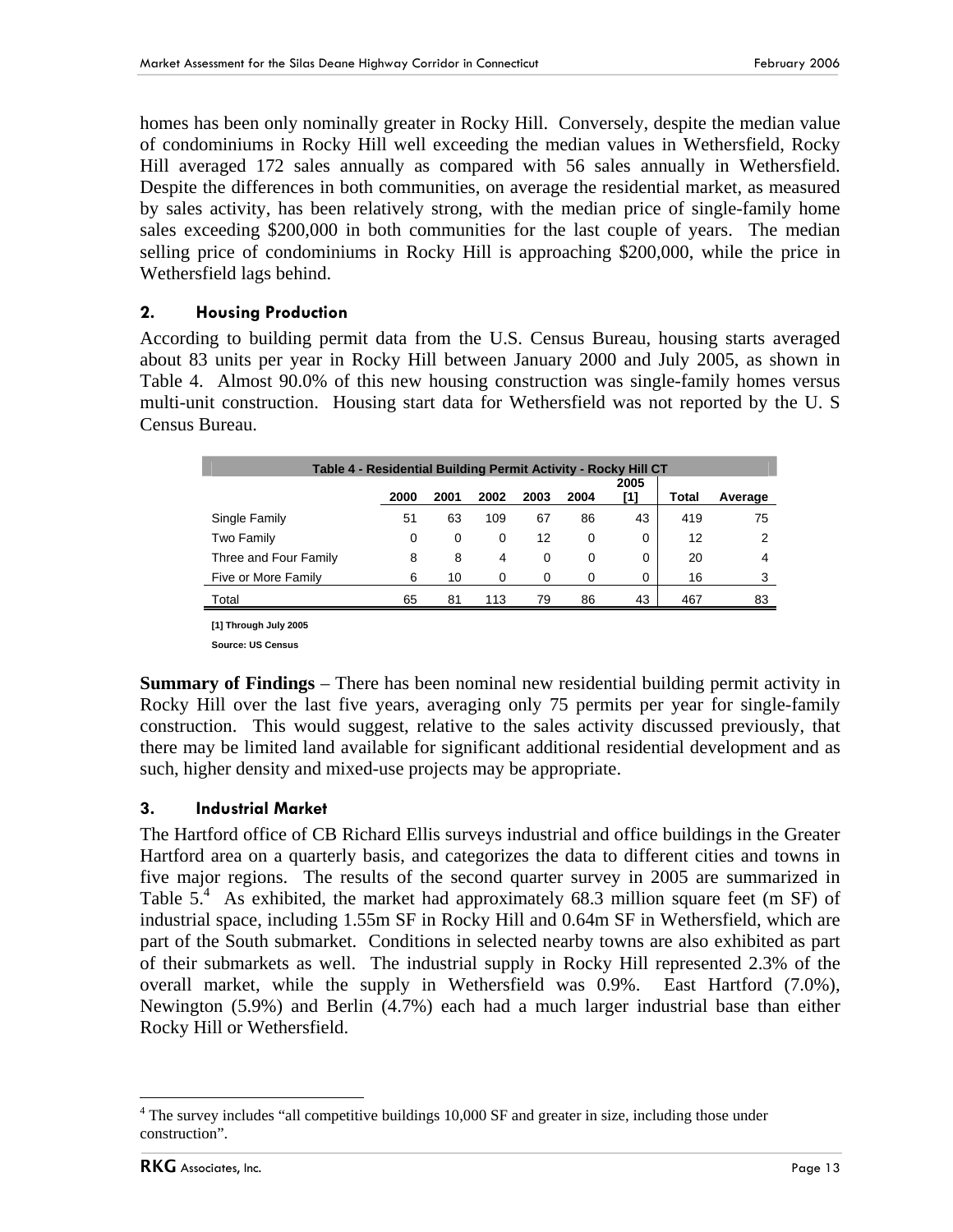| Table 5 - Greater Hartford, CT - Industrial Market Conditions 2nd Qtr, 2005 |                        |                 |                            |                 |                      |                       |                 |  |  |
|-----------------------------------------------------------------------------|------------------------|-----------------|----------------------------|-----------------|----------------------|-----------------------|-----------------|--|--|
| <b>Region/Town</b>                                                          | <b>Total SF</b><br>[1] | $%$ of<br>Total | Available<br><b>SF [1]</b> | $%$ of<br>Total | Availability<br>Rate | YTD<br>Absorption [1] | Average<br>Rate |  |  |
| <b>Region Total</b>                                                         | 68.30                  | 100.0%          | 8.20                       | 100.0%          | 12.0%                | 0.62                  | \$4.65          |  |  |
| Hartford                                                                    | 4.27                   | 6.2%            | 0.80                       | 9.7%            | 18.7%                | 0.02                  | \$4.62          |  |  |
| North                                                                       | 24.62                  | 36.1%           | 1.74                       | 21.2%           | 7.1%                 | 0.57                  | \$5.17          |  |  |
| West                                                                        | 11.12                  | 16.3%           | 1.55                       | 18.9%           | 13.9%                | 0.31                  | \$4.35          |  |  |
| East                                                                        | 17.19                  | 25.2%           | 2.58                       | 31.4%           | 15.0%                | (0.33)                | \$4.31          |  |  |
| East Hartford                                                               | 4.76                   | 7.0%            | 1.14                       | 13.9%           | 24.0%                | (0.45)                | \$4.05          |  |  |
| Glastonbury                                                                 | 0.84                   | 1.2%            | 0.07                       | 0.8%            | 8.1%                 | 0.01                  | \$8.43          |  |  |
| South                                                                       | 11.10                  | 16.2%           | 1.54                       | 18.7%           | 13.8%                | 0.06                  | \$4.92          |  |  |
| <b>Berlin</b>                                                               | 3.24                   | 4.7%            | 0.53                       | 6.4%            | 16.3%                | (0.02)                | \$6.04          |  |  |
| <b>New Britain</b>                                                          | 1.62                   | 2.4%            | 0.05                       | 0.6%            | 3.1%                 | 0.07                  |                 |  |  |
| Newington                                                                   | 4.05                   | 5.9%            | 0.51                       | 6.2%            | 12.6%                | (0.02)                | \$3.52          |  |  |
| Rocky Hill                                                                  | 1.55                   | 2.3%            | 0.30                       | 3.7%            | 19.3%                | 0.03                  | \$5.61          |  |  |
| Wethersfield                                                                | 0.64                   | 0.9%            | 0.15                       | 1.8%            | 23.5%                | --                    | \$4.70          |  |  |

**[1] In Millions of Square Feet (SF) Source: CB Richard Ellis - Hartford & RKG Associates, Inc.**

Reportedly, 8.2m SF of industrial buildings was available in the region indicating an availability rate of 12.0%. The East submarket had the highest supply of available properties followed by the North submarket, as shown above. The availability rates in Rocky Hill (19.3%) and Wethersfield (23.5%) were higher than the regional rate, and higher in most cases than that indicated in the selected nearby communities. Absorption during the first half of 2005 was 0.62m SF in the region, due primarily to 0.57m SF absorbed in the North submarket and 0.31m SF in the West submarket. The East submarket suffered negative absorption, while absorption in the South submarket was positive albeit soft. Rocky Hill experienced positive absorption during the first half of 2005, but activity in Wethersfield was dormant. Assuming a similar pattern of absorption in Rocky Hill would suggest a five-year or longer period for existing buildings to reach full occupancy. This period would be extended to approximately 8 years if the available supply in Wethersfield were included.

Rental pricing for industrial properties averaged \$4.65/SF in the region, and pricing in the South submarket was higher at \$4.92. Pricing in Rocky Hill (\$5.61) was higher than indicated in the submarket, but in Wethersfield (\$4.70) it was lower. A comment reported by CB Richard Ellis was *"construction of new industrial facilities is evident [as] inventory has increased by 750,000 SF in the last year. Vacancy rates however, have decreased over 3.0% within the past year demonstrating the need for existing buildings within the market."*

**Summary of Findings** – There is approximately 2.19 million SF of industrial space in Rocky Hill and Wethersfield, on the market for sale or lease, which represents about 3.2% of the inventory of 68.30 million SF in the greater Hartford market area, of industrial space on the market for sale or for lease.. There is approximately 0.45 million SF of vacant industrial space in Rocky Hill and Wethersfield combined, accounting for 5.5% of the greater Hartford area vacancy of 8.2 million SF. However, the vacancy rate in these two communities, for industrial properties, is nearly 21.0%, well above the 12.0% rate across all of the greater Hartford industrial market. Rental rates for industrial space in Wethersfield, at \$4.70/SF, and in Rocky Hill, at \$5.61/SF, are slightly higher than the average of \$4.65/SF across the greater Hartford area.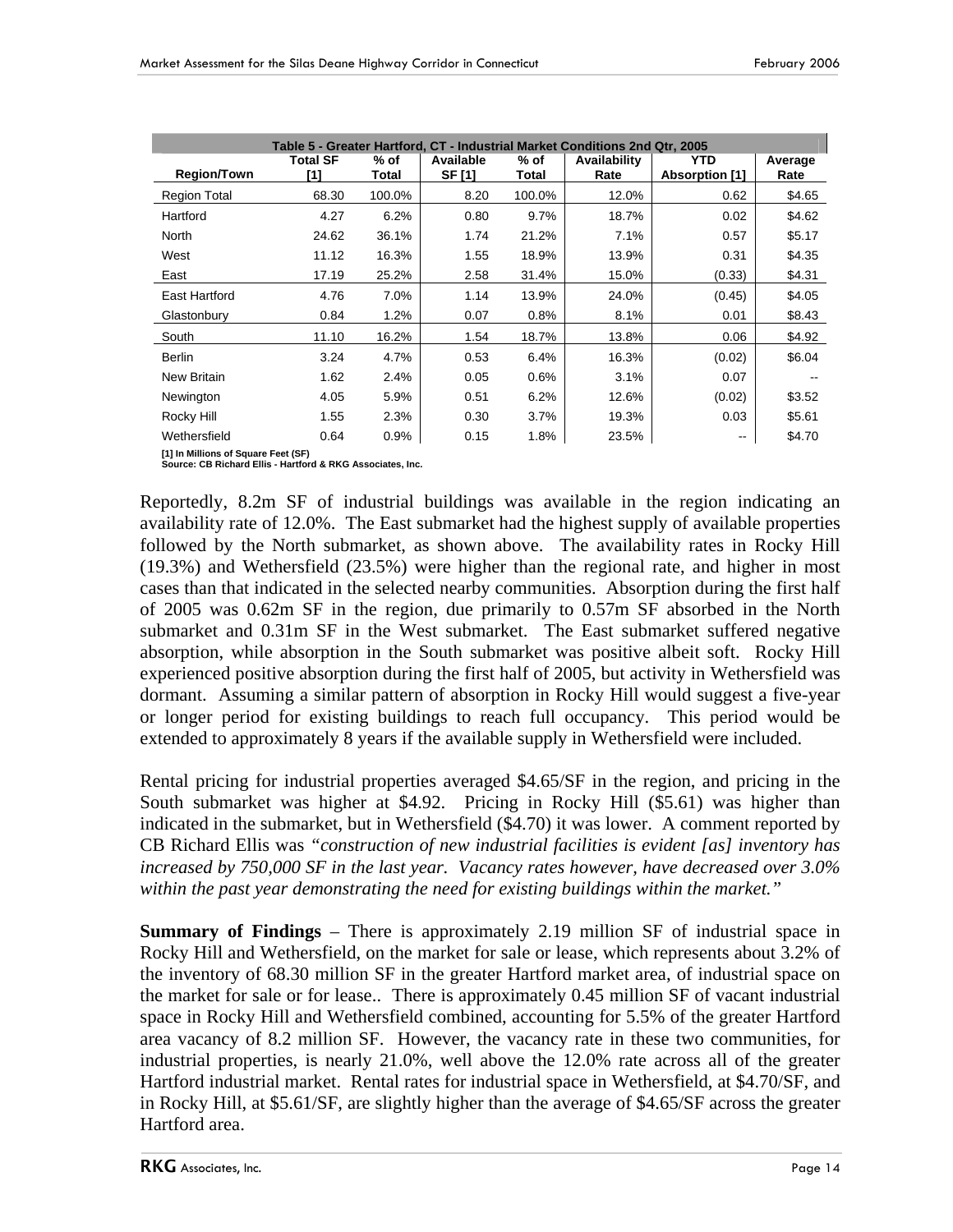## **4. Office Market**

The results of the Hartford-CB Richard Ellis survey of the office market in the second quarter survey of 2005 are summarized in Table  $6<sup>5</sup>$  The Greater Hartford region had approximately 25.1m SF of office space, including 1.59m SF in Rocky Hill and 0.77m SF in Wethersfield. The office supply in Rocky Hill represents 6.3% of the overall market, while the supply in Wethersfield is 3.1%. East Hartford (6.0%) and Glastonbury (6.1%) each had a slightly smaller office base than Rocky Hill but larger than Wethersfield. New Britain and Newington had a much smaller office supply than Wethersfield, and Berlin was tracked in the survey.

| Table 6 - Greater Hartford, CT - Office Market Conditions 2nd Qtr, 2005 |              |                 |                     |               |                             |                   |                    |  |
|-------------------------------------------------------------------------|--------------|-----------------|---------------------|---------------|-----------------------------|-------------------|--------------------|--|
| <b>Region/Town</b>                                                      | Total SF [1] | $%$ of<br>Total | Available<br>SF [1] | % of<br>Total | <b>Availability</b><br>Rate | Absorption<br>[1] | <b>AVG</b><br>Rate |  |
| <b>Office Total</b>                                                     | 25.10        | 100.0%          | 4.45                | 100.0%        | 17.7%                       | 0.08              | \$18.80            |  |
| Hartford inc. CBD                                                       | 10.53        | 42.0%           | 2.16                | 48.5%         | 20.5%                       | (0.01)            | \$19.32            |  |
| North                                                                   | 3.12         | 12.4%           | 0.76                | 17.0%         | 24.3%                       | (0.08)            | \$16.08            |  |
| West                                                                    | 4.82         | 19.2%           | 0.59                | 13.2%         | 12.2%                       | 0.05              | \$19.71            |  |
| East                                                                    | 3.31         | 13.2%           | 0.43                | 9.6%          | 12.9%                       | 0.03              | \$19.64            |  |
| East Hartford                                                           | 1.50         | 6.0%            | 0.17                | 3.8%          | 11.3%                       | 0.00              | \$17.19            |  |
| Glastonbury                                                             | 1.53         | 6.1%            | 0.25                | 5.6%          | 16.4%                       | 0.03              | \$21.46            |  |
| South                                                                   | 3.32         | 13.2%           | 0.52                | 11.6%         | 15.6%                       | 0.08              | \$18.84            |  |
| New Britain                                                             | 0.08         | 0.3%            | 0.01                | 0.2%          | 12.5%                       | (0.00)            | \$15.84            |  |
| Newington                                                               | 0.20         | 0.8%            | 0.01                | 0.3%          | 6.3%                        | 0.00              | \$18.01            |  |
| Rocky Hill                                                              | 1.59         | 6.3%            | 0.29                | 6.4%          | 17.9%                       | 0.09              | \$19.90            |  |
| Wethersfield                                                            | 0.77         | 3.1%            | 0.13                | 2.8%          | 16.2%                       | 0.00              | \$18.77            |  |
| [1] In Millions of Square Feet (SF)                                     |              |                 |                     |               |                             |                   |                    |  |

**[1] In Millions of Square Feet (SF) Source: CB Richard Ellis - Hartford & RKG Associates, Inc.**

Reportedly, 4.45m SF of office space was available in the region indicating an availability rate of 17.7%. Hartford, including its CBD, had the highest supply of available properties followed by the North submarket, as shown above. The availability rates in the South submarket (15.6%) were lower than the region, despite higher rates in Rocky Hill (17.9%) and Wethersfield (16.6%).

Absorption during the second quarter of 2005 was 0.08m SF in the region, due primarily to 0.08m SF absorbed in the South submarket including 0.09m SF in Rocky Hill. According to CBRE, activity at Corporate Ridge Business Park including a new lease to GMAC (20,000 SF) and a renewal by Hewlett Packard (22,500 SF) accounted for some of the activity in Rocky Hill in the South submarket. Absorption in Wethersfield was positive but nominal during the quarter. Assuming a similar pattern of absorption in Rocky Hill would suggest a one-year or longer period for existing buildings to reach full occupancy. This period would be extended by another year or so, if the available supply in Wethersfield were included.

Rental pricing for office space averaged \$18.80/SF in the region, and pricing in the South submarket was slightly higher at \$18.84. Pricing in Rocky Hill (\$19.90) was higher than indicated in the submarket, but in Wethersfield (at \$18.77/SF) it was lower. A comment reported by CB Richard Ellis was *"the office market had a strong quarter and activity has* 

 $\overline{a}$  $<sup>5</sup>$  The survey includes "all competitive office buildings 10,000 SF and greater in size, that are not owner-</sup> occupied".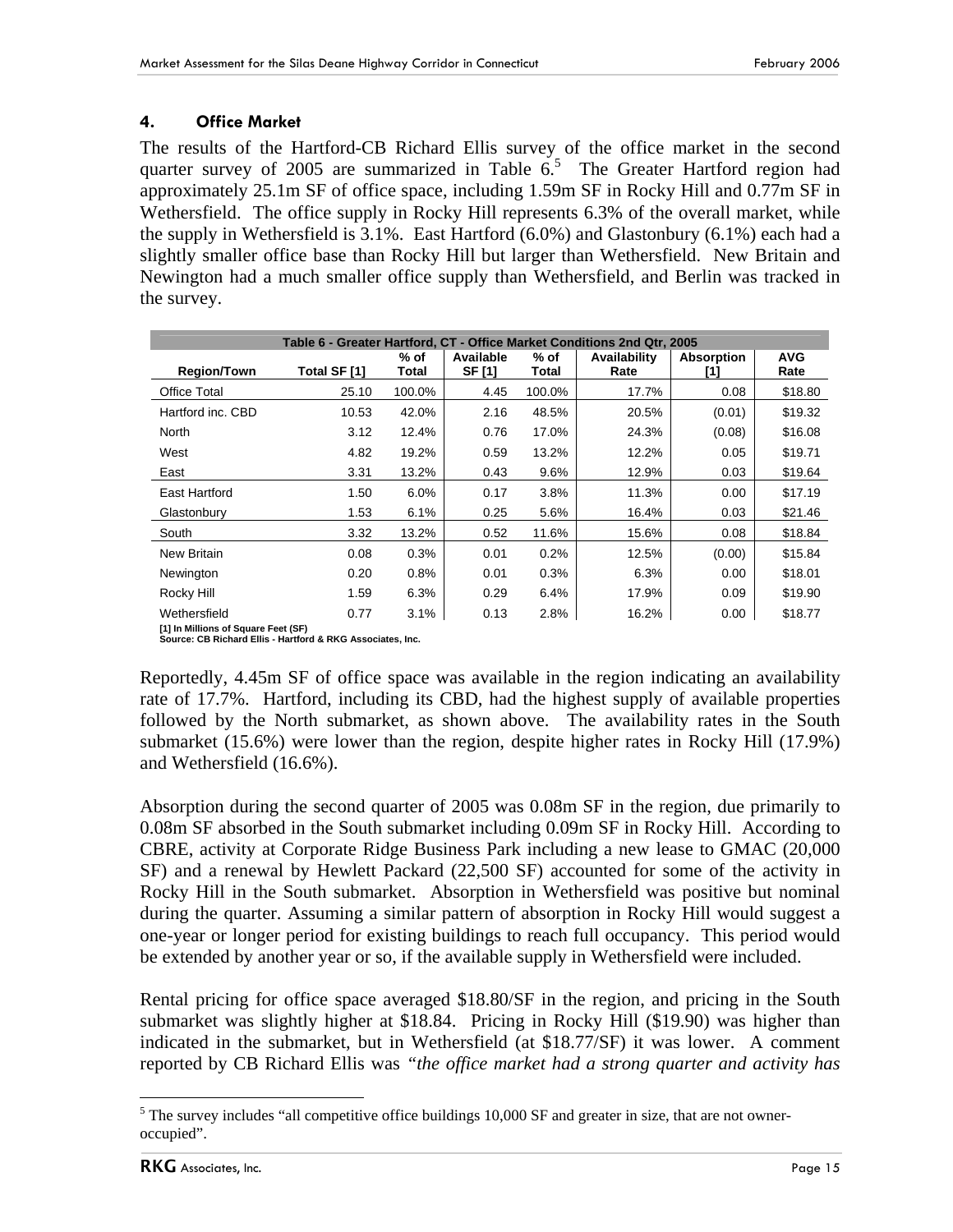*picked up from the start of 2005. Absorption doubled from the first quarter which shows promise for the second half of the year."*

**Summary of Findings** – There is somewhat greater parity in the office market in Wethersfield and Rocky Hill, when compared to the greater Hartford area, as contrasted to the industrial market. Reportedly there is 2.36 million SF of office space in Rocky Hill and Wethersfield, representing 9.4% of the 25.10 million SF inventory in the greater Hartford market area. Additionally, there is approximately 0.42 million SF of vacant office space in these two Towns, which accounts for a like 9.4% of the available 4.45 million SF of office space available in the greater market. As such, the combined vacancy rate of office space in Wethersfield and Rocky Hill is about 17.8%, which is on par with the average of 17.7% in the greater Hartford area. Asking rents in Rocky Hill (\$19.90/SF) and in Wethersfield (\$18.77/SF) are also relatively on par with the asking rent of \$18.80/SF across the greater Hartford market area.

#### **5. Available Properties**

RKG researched various internet web sites for commercial and industrial properties in Rocky Hill and Wethersfield for an understanding of the overall supply, as well as the available supply along the Silas Dean Corridor. RKG also spoke with realtors and brokers active in the real estate market in the Wethersfield and Rocky Hill communities. A listing of the properties is attached at the end of this section and Table 7 summarizes these properties.

Research indicated 102 properties that contained 2.83m SF and nearly 48.0% were available (for-sale and/or for-lease) including 1.02m SF available in Rocky Hill and 0.34m SF in Wethersfield as shown below. The available supply in Rocky Hill consisted of 0.54 million SF of office space, 0.44m SF of industrial space and 0.040m SF of retail space. In Wethersfield, available industrial space accounted for about 0.15m SF of industrial space, 0.11m SF of office space, and 0.087m SF of retail space. Based on these statistics, Rocky Hill had a much larger supply of available industrial and office space than Wethersfield, while Wethersfield has more retail space than Rocky Hill, but its was less plentiful in comparison to the other uses.

|              |                |                     |                 | Table 7 - Summary of Available Properties in Rocky Hill & Wethersfield (Sept, 2005) |                  |
|--------------|----------------|---------------------|-----------------|-------------------------------------------------------------------------------------|------------------|
|              |                |                     |                 | Availability                                                                        | Rental           |
|              | #              | <b>Available SF</b> | <b>Total SF</b> | Rate                                                                                | Rates            |
| Total        | 102            | 1,363,206           | 2,827,082       | 48%                                                                                 | \$2.50 to \$22   |
| Industrial-  |                |                     |                 |                                                                                     |                  |
| Flex         | 13             | 582,505             | 883,551         | 66%                                                                                 | \$2.50 to \$8.50 |
| Office       | 69             | 653.674             | 1,681,286       | 39%                                                                                 | \$11 to \$23     |
| Retail       | 21             | 127,027             | 262,245         | 48%                                                                                 | \$5.95 to \$28   |
| Rocky Hill   | 61             | 1,020,730           | 2,118,654       | 48%                                                                                 | \$6 to \$28      |
| Industrial-  |                |                     |                 |                                                                                     |                  |
| Flex         | 11             | 436,593             | 737.639         | 59%                                                                                 | \$2.50 to \$8.50 |
| Office       | 42             | 544.103             | 1.240.789       | 44%                                                                                 | \$11 to \$22     |
| Retail       | 8              | 40,034              | 140,226         | 29%                                                                                 | \$6 to \$28      |
| Wethersfield | 41             | 342,476             | 708,428         | 48%                                                                                 | \$3.50 to \$22   |
| Industrial-  |                |                     |                 |                                                                                     |                  |
| Flex         | $\mathfrak{p}$ | 145,912             | 145,912         | 100%                                                                                | \$3.50 to \$6    |
| Office       | 27             | 109,571             | 440,497         | 25%                                                                                 | \$11 to \$23     |
| Retail       | 13             | 86,993              | 122,019         | 71%                                                                                 | \$5.95 to \$22   |

**Source: LoopNet.Com, CERC SiteFinder & RKG Associates, Inc.**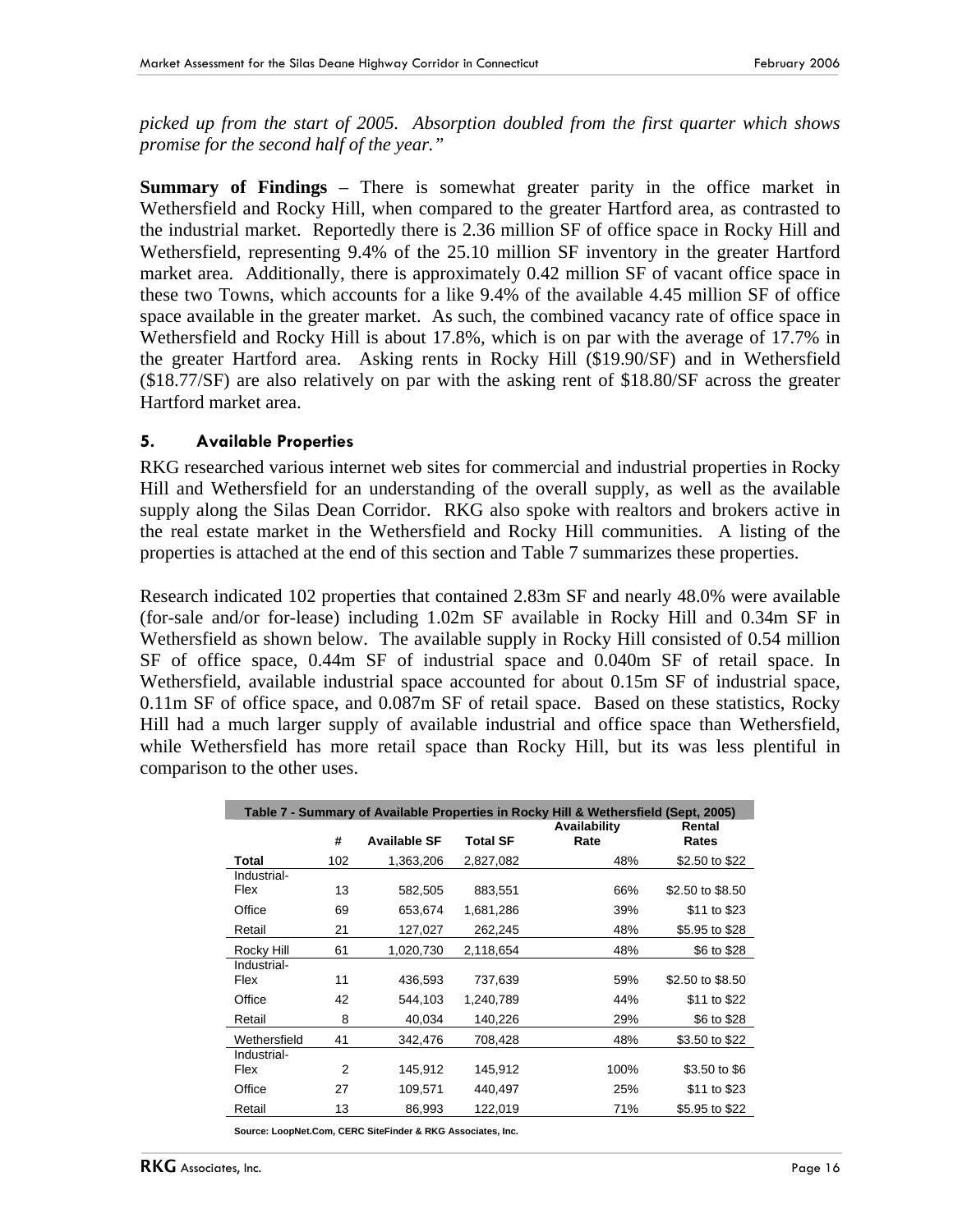Approximately 0.53m SF of available space in Rocky Hill and Wethersfield was located along the Silas Dean Corridor representing approximately 39.0% of the available property in the two towns, and summarized in Table 8. Roughly 18.0% of the available industrial space was within the corridor and it was contained in one property in Wethersfield (former Weight Watchers). Approximately 49% of the available office space in the two towns was along the corridor, and most of that was contained in the former Ames corporate headquarters (220,000 SF) in Rocky Hill. Reportedly the property was being targeted by three major office users, located out of -state. Big-box retailers have also been inquiring about the property. Reuse of this property would reduce the available office supply along the corridor to almost 100,000 SF. The remaining large availabilities would be confined to an older, Class B type property consisting of an upper floor (18,800 SF) at a retail center in Rocky Hill (30 Waterchase Dr.), or 11,881 SF at a modern office property at 2080 Silas Deane Corridor. In Wethersfield, the largest available office property were 12,440 SF at 1155 Silas Deane Corridor; 8,450 SF at 1290 Silas Deane Corridor; 7,100 SF at 850 Silas Dean Corridor; or 6,000 SF at 370 Silas Deane Corridor.

| Table 8 - Summary of Available Properties on the<br>Silas Deane Hwy/Main St Corridor (Sept. 2005) |                                                                                        |                                                                  |           |           |                 |  |  |  |  |
|---------------------------------------------------------------------------------------------------|----------------------------------------------------------------------------------------|------------------------------------------------------------------|-----------|-----------|-----------------|--|--|--|--|
|                                                                                                   | Availability<br>Rental<br><b>Available SF</b><br>#<br><b>Total SF</b><br>Rate<br>Rates |                                                                  |           |           |                 |  |  |  |  |
| Total                                                                                             | 48                                                                                     | 529,068                                                          | 1,027,006 | 52%       | \$3.50 to \$22  |  |  |  |  |
| Industrial-<br>Flex                                                                               | 1                                                                                      | 105,000                                                          | 105,000   | 100%      | \$3.50          |  |  |  |  |
| Office                                                                                            | 30                                                                                     | 322,747                                                          | 731,427   | 44%       | \$11 to \$19.50 |  |  |  |  |
| Retail                                                                                            | 17                                                                                     | 101,321                                                          | 190,579   | 53%       | \$5.95 to \$22  |  |  |  |  |
| <b>Rocky Hill</b>                                                                                 | 15                                                                                     | 276,026                                                          | 518,012   | 53%       | \$6 to \$17.50  |  |  |  |  |
| Industrial-<br>Flex                                                                               | NA.                                                                                    | NA.                                                              | <b>NA</b> | <b>NA</b> | <b>NA</b>       |  |  |  |  |
| Office                                                                                            | 11                                                                                     | 261,698                                                          | 449,452   | 58%       | \$11 to \$17.50 |  |  |  |  |
| Retail                                                                                            | 4                                                                                      | 14,328                                                           | 68,560    | 21%       | \$6 to \$16     |  |  |  |  |
| Wethersfield                                                                                      | 33                                                                                     | 253,042                                                          | 508,994   | 50%       | \$3.50 to \$22  |  |  |  |  |
| Industrial-<br>Flex                                                                               | 1                                                                                      | 105,000                                                          | 105,000   | 100%      | \$3.50          |  |  |  |  |
| Office                                                                                            | 19                                                                                     | 61,049                                                           | 281,975   | 22%       | \$11 to \$19.50 |  |  |  |  |
| Retail<br>Inc.                                                                                    | 13                                                                                     | 86,993<br>Source: LoopNet.Com, CERC SiteFinder & RKG Associates, | 122,019   | 71%       | \$5.95 to \$22  |  |  |  |  |

As shown in the preceding table, more than 101,300 SF of retail space was available in the corridor, which represented about 80.0% of available retail space in the two communities. Not included in this supply was the 75,000 SF of potential retail development at Town Line Plaza. More than 86.0% of this available retail space was in the Wethersfield portion of the corridor, and the largest availabilities included the former Fun Zone building (45,385 SF) at 1178 Silas Deane Corridor, 13,200 SF at 988 Silas Deane Corridor, and 9,000 SF at 967 Silas Deane Corridor. The latter two were 1970s buildings near the Wethersfield Shopping Center.

**Summary of Findings** – There is approximately 2.12 million SF of available (for sale or for lease) commercial properties in Rocky Hill and nearly 59.0% (or 1.24 million SF) of this is office space. Of this 1.24 million SF there is slightly more than 544,000 SF vacant throughout Rocky Hill and 262,000 vacant in the Silas Deane Corridor. Retail availability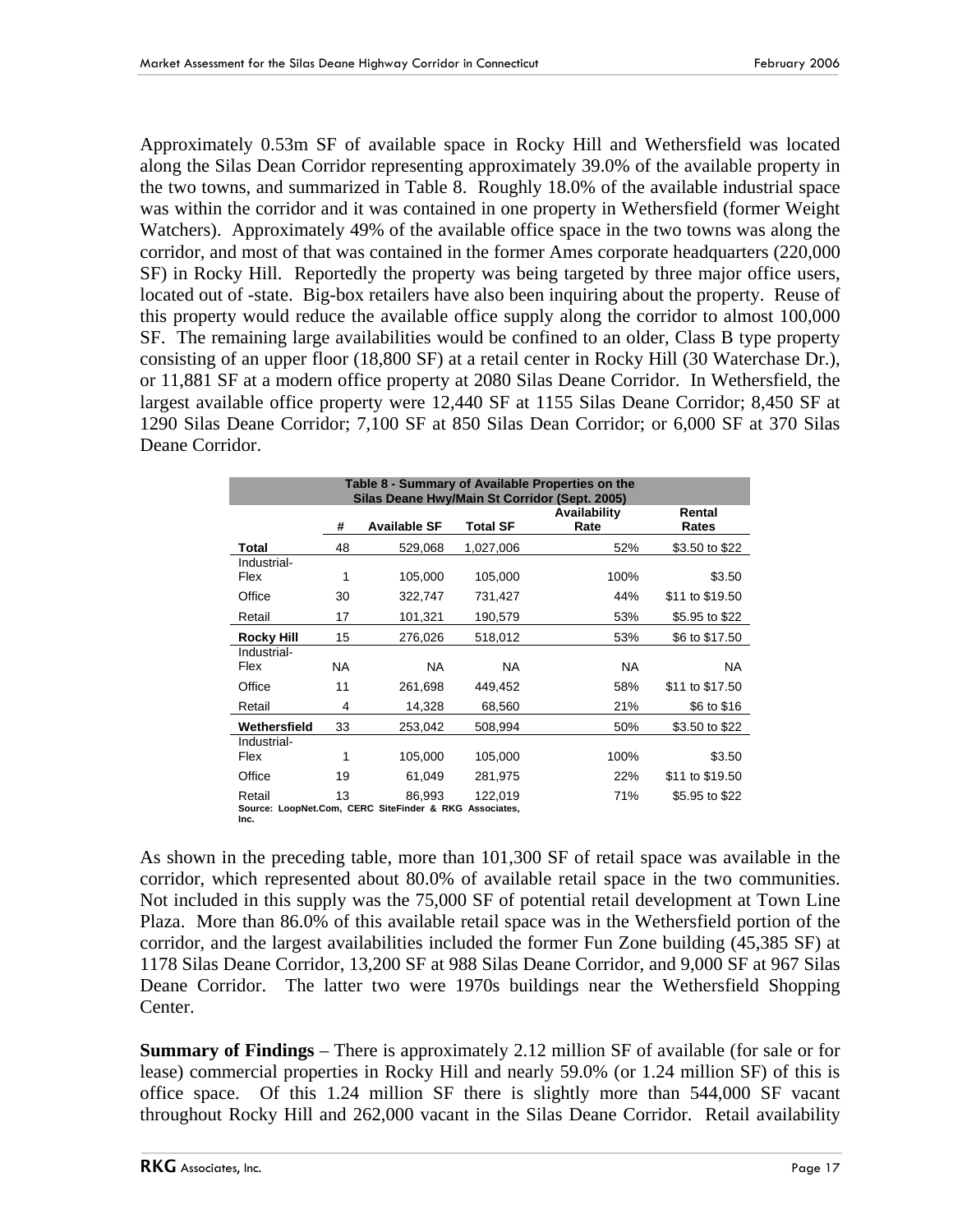throughout Rocky Hill is only 40,000 SF available (in properties for either sale or lease) and of this less than 15,000 SF is in the Silas Deane Corridor.

There is nearly 708,500 SF of properties for sale or for lease in Wethersfield and similar to Rocky Hill, this is concentrated in the office space, both throughout Wethersfield and in the Silas Deane Corridor in particular. However, unlike Rocky Hill, there is an approximate 122,000 SF of retail properties for sale or lease in Wethersfield and this is all concentrated in the Silas Deane Corridor.

## **C. Retail and Hospitality**

The following section reviews real estate and market indicators for retail and hospitality uses.

#### **1. Consumer Demand and Supportable Retail**

An analysis of the consumer spending demand within a 5-mile radius<sup>6</sup> of Wethersfield and Rocky Hill, utilizing the intersection of the Silas Deane Corridor and I-91 as the center of the circle, indicates that there is more than \$887.5 million in spending demand for selected retail goods and services, or an average of about \$15,100 per household.

| <b>Table 9 - Estimated Retail Demand</b><br>5 Miles about Rocky Hill/Wethersfield, CT |              |               |                 |             |  |  |  |  |
|---------------------------------------------------------------------------------------|--------------|---------------|-----------------|-------------|--|--|--|--|
| <b>Merchandise Line</b>                                                               |              | <b>Total</b>  | I Per Household | % of Demand |  |  |  |  |
| Grocery                                                                               |              | \$290,035,223 | \$4,927         | 32.7%       |  |  |  |  |
| Dining Out                                                                            |              | \$173,060,169 | \$2,940         | 19.5%       |  |  |  |  |
| Alcoholic Beverages                                                                   |              | \$29,082,043  | \$494           | 3.3%        |  |  |  |  |
| <b>Personal Care Products</b>                                                         |              | \$11,451,996  | \$195           | 1.3%        |  |  |  |  |
| <b>Personal Care Services</b>                                                         |              | \$32,848,558  | \$558           | 3.7%        |  |  |  |  |
| <b>Health Care Supplies</b>                                                           |              | \$46,264,746  | \$786           | 5.2%        |  |  |  |  |
| <b>Womens Apparel</b>                                                                 |              | \$54,073,246  | \$919           | 6.1%        |  |  |  |  |
| Mens Apparel                                                                          |              | \$30,032,059  | \$510           | 3.4%        |  |  |  |  |
| <b>Girls Apparel</b>                                                                  |              | \$10,397,207  | \$177           | 1.2%        |  |  |  |  |
| <b>Boys Apparel</b>                                                                   |              | \$8,624,314   | \$147           | 1.0%        |  |  |  |  |
| <b>Infants Apparel</b>                                                                |              | \$7,495,948   | \$127           | 0.8%        |  |  |  |  |
| Footwear                                                                              |              | \$30,030,294  | \$510           | 3.4%        |  |  |  |  |
| <b>Textiles</b>                                                                       |              | \$7,031,535   | \$119           | 0.8%        |  |  |  |  |
| Furniture                                                                             |              | \$29,870,192  | \$507           | 3.4%        |  |  |  |  |
| <b>Floor Covering</b>                                                                 |              | \$4,726,538   | \$80            | 0.5%        |  |  |  |  |
| Major Appliances.                                                                     |              | \$13,991,848  | \$238           | 1.6%        |  |  |  |  |
| Housewares and Small Appliances                                                       |              | \$63,600,488  | \$1,081         | 7.2%        |  |  |  |  |
| Paint and Wallpaper                                                                   |              | \$2,855,347   | \$49            | 0.3%        |  |  |  |  |
| Records, CDs                                                                          |              | \$7,754,937   | \$132           | 0.9%        |  |  |  |  |
| <b>Books</b>                                                                          |              | \$5,477,016   | \$93            | 0.6%        |  |  |  |  |
| Jewelry                                                                               |              | \$7,279,340   | \$124           | 0.8%        |  |  |  |  |
| Pets Supplies, Services                                                               |              | \$16,315,092  | \$277           | 1.8%        |  |  |  |  |
| <b>Plants and Flowers</b>                                                             |              | \$5,248,047   | \$89            | 0.6%        |  |  |  |  |
|                                                                                       | <b>TOTAL</b> | \$887,546,183 | \$15,079        | 100.00%     |  |  |  |  |

**Source: US Census Bureau, DemographicsNow and RKG**

 $\overline{a}$ 

<sup>&</sup>lt;sup>6</sup> This is typically the radius from which many retail formats, particularly neighborhood and convenience-goods stores, draw the majority of their customer activity.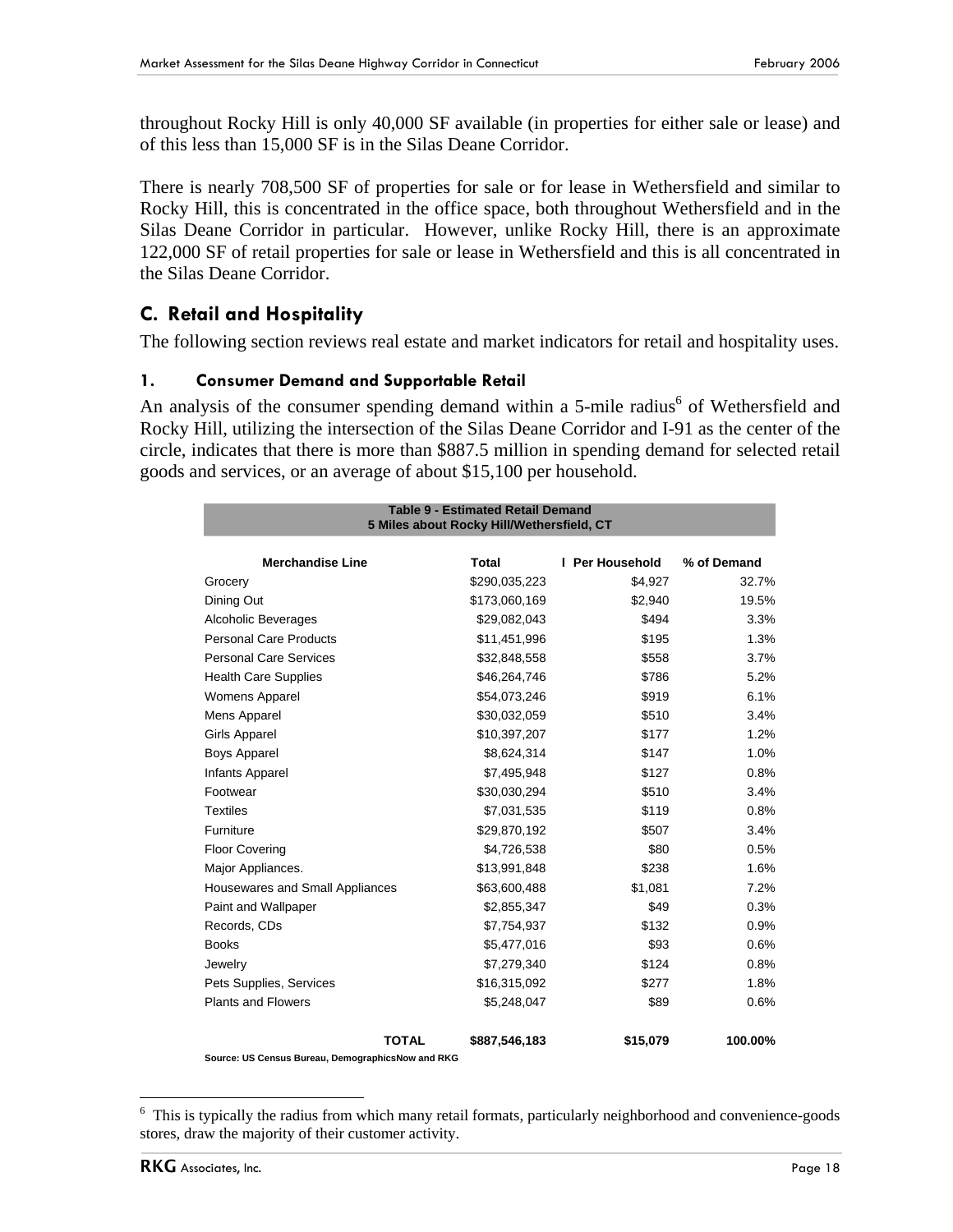There are numerous existing shopping centers located in selected communities throughout the 5-mile area, totaling more than 2.90 million SF as highlighted in the following table. Actual retail development throughout these communities is much higher as this inventory does not include many smaller strip/retail centers, numerous independents, or freestanding developments, often including Home Depot or BJ's Wholesale Club, as examples.

|                                   | <b>SF of Center</b> | % of Total |
|-----------------------------------|---------------------|------------|
| <b>Berlin</b>                     |                     |            |
| <b>Brickyard S/C</b>              | 273,750             |            |
| Webster Square S/C                | 185,000             |            |
| <b>Subtotal</b>                   | 458,750             | 15.8%      |
| Glastonbury                       |                     |            |
| <b>Buckingham Plaza</b>           | 24,000              |            |
| <b>Bucks Corner S/C</b>           | 14,100              |            |
| Fox Run Mall                      | 100,000             |            |
| Glastonbury Edwards S/C           | 120,000             |            |
| Glen Lochen Mall                  | 80,000              |            |
| <b>Somerset Square</b>            | 85,000              |            |
| <b>Subtotal</b>                   | 423,100             | 14.6%      |
| Newington                         |                     |            |
| Ames Plaza                        | 174,670             |            |
| Fenn Road Plaza                   | 94,900              |            |
| <b>Hartford Plaza</b>             | 16,000              |            |
| Newington Commons                 | 190,430             |            |
| Newington Fair                    | 143,000             |            |
| Newington Theatre Plaza           | 15,000              |            |
| Northwood Shopping Plaza          | 71,300              |            |
| Twin City Shopping Plaza          | 51,110              |            |
| <b>Wal-Mart Plaza</b>             | 181,560             |            |
| <b>Subtotal</b>                   | 937,970             | 32.3%      |
| <b>Rocky Hill</b>                 |                     |            |
| <b>Hillview Plaza</b>             | 25,450              |            |
| <b>Horizon Commons</b>            | 164,000             |            |
| Town Line Plaza                   | 205,750             |            |
| West Hill Plaza                   | 47,400              |            |
| <b>Subtotal</b>                   | 442,600             | 15.2%      |
| Wethersfield                      |                     |            |
| Goff Brook Shops                  | 71,660              |            |
| Jordan Lane S/C                   | 182,850             |            |
| Mega-Marshall's Shopping<br>Plaza | 84,000              |            |
| Motts Jordan Lane S/C             | 102,600             |            |
| Stop & Shop Plaza                 | 51,900              |            |
| Wethersfield S/C                  | 150,000             |            |
| <b>Subtotal</b>                   | 643,010             | 22.1%      |
| <b>TOTAL</b>                      | 2,905,430           | 100.0%     |

**Source : National Research Bureau and RKG**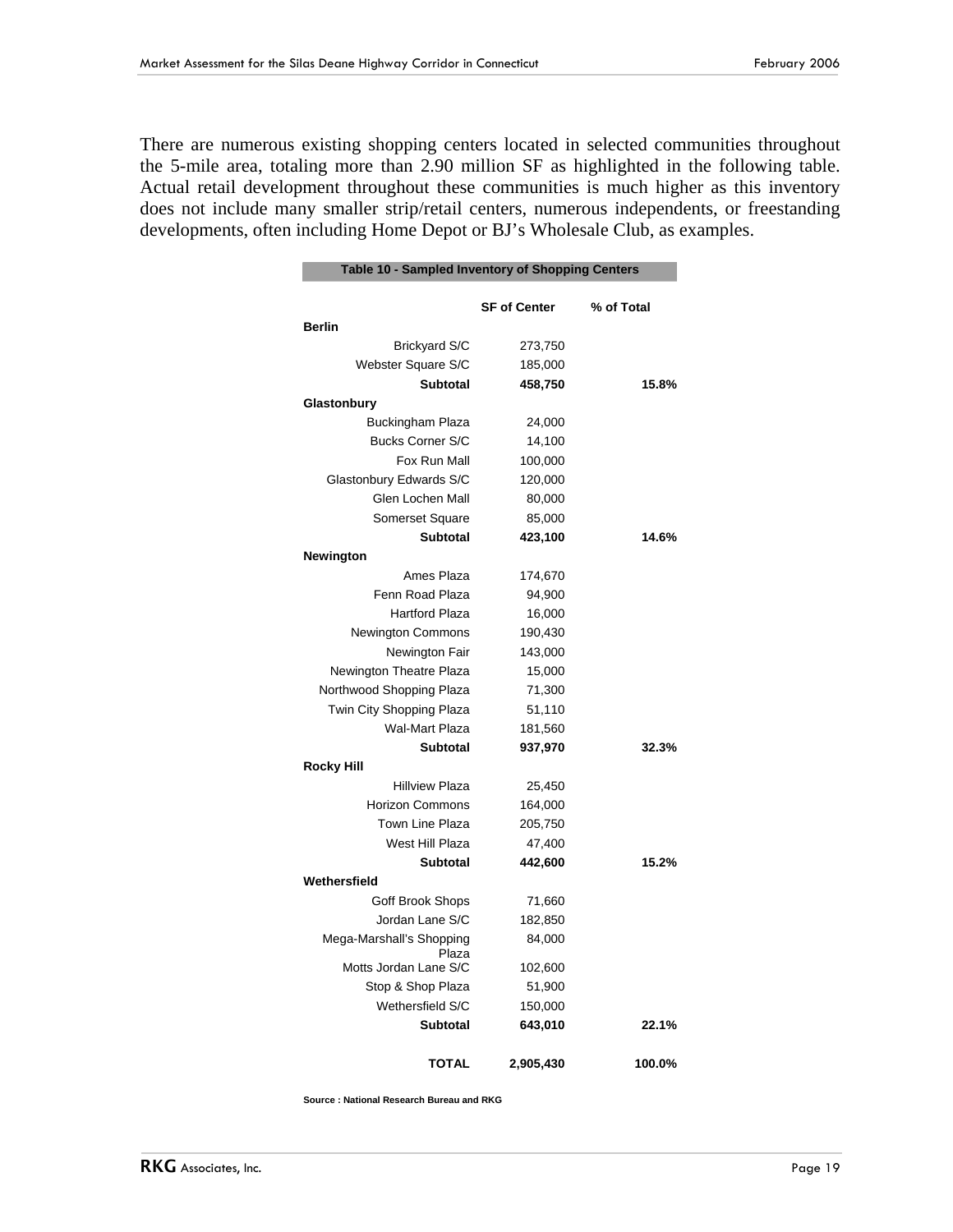From this inventory, there is more than 442,000 SF of shopping center space in Rocky Hill, representing 15.2% of the inventories space. There is more than 643,000 SF of shopping center space in Wethersfield, representing more than 22.0% of the inventory. Estimated "capture rates" of the aforementioned \$887.5 million in consumer demand result in an estimated "supportable" amount of retail square footage for a "hypothetical retail site" at the intersection of the Silas Deane Corridor and I-91, as presented in the following table.

| Table 11 - Estimated Supportable SF of Retail |         |               |         |  |  |  |  |  |
|-----------------------------------------------|---------|---------------|---------|--|--|--|--|--|
| <b>STORE TYPE</b>                             | Low     | <b>Medium</b> | High    |  |  |  |  |  |
| Grocery                                       | 96,678  | 128,905       | 161,131 |  |  |  |  |  |
| Restaurant                                    | 67,381  | 89.841        | 112,301 |  |  |  |  |  |
| Rx                                            | 45,283  | 60,377        | 75,471  |  |  |  |  |  |
| Apparel                                       | 82,967  | 110,623       | 138,278 |  |  |  |  |  |
| Shoes                                         | 22.523  | 30.030        | 37.538  |  |  |  |  |  |
| Furniture, Etc.                               | 73.246  | 97,661        | 122.076 |  |  |  |  |  |
| <b>Specialty Retail</b>                       | 31,556  | 42.074        | 52,593  |  |  |  |  |  |
| <b>TOTAL</b>                                  | 419,633 | 559,511       | 699,388 |  |  |  |  |  |

**Source : RKG Associates, Inc.**

**Summary of Findings** – The estimated supportable square feet of retail development at a "hypothetical site" ranges from 419,600 SF to nearly 699,400 SF. The previous sampled inventory indicates that there is nearly 1.09 million SF of shopping center space in Wethersfield and Rocky Hill. That the sampled inventory throughout the two communities is greater than this estimated supportable development indicates that the market is both strong, perhaps drawing customers from a broader geography and that the market is rather well builtout. As such, the opportunities for additional retail development along the Silas Deane Corridor may be somewhat limited in the near term.

## **2. Discussion of an Outlet Mall**

At present there are no known outlet malls in the immediate Hartford area, although there is the Clinton Crossing Premium Outlet Mall in Clinton, part of the Hartford greater metropolitan area. This existing outlet mall is on approximately 47 acres of land, has about 70+ stores and is somewhat less than 300,000 SF in size. Tanger Outlets recently acquired the former Westbrook shopping center in Westbrook, at Exit 65 off I-95. This center has 65+ outlet stores. There is also the Mystic Factory Outlets in Mystic, CT, with 25+ stores.

Cabelas Outdoor and Sporting Goods is in negotiations to develop an 185,000+ SF store in East Hartford, near the intersections of I-91 and I-84. This is to be part of the 624-acre mixed-use development accompanying Rentschler Field. At present there is no other retail component proposed for this development, but it is reasonable to estimate that given the consumer drawing power of a Cabelas, there may be future pressures for additional retail development. Whether or not an outlet mall is part of these future pressures is also speculative. In general, an outlet mall is all about location, visibility and access, much like any other retail venue. An established tourism destination also is desired, but not necessarily a pre-requisite. High traffic counts, proximity to an interstate and the potential for future expansion are typical locational considerations for outlet malls.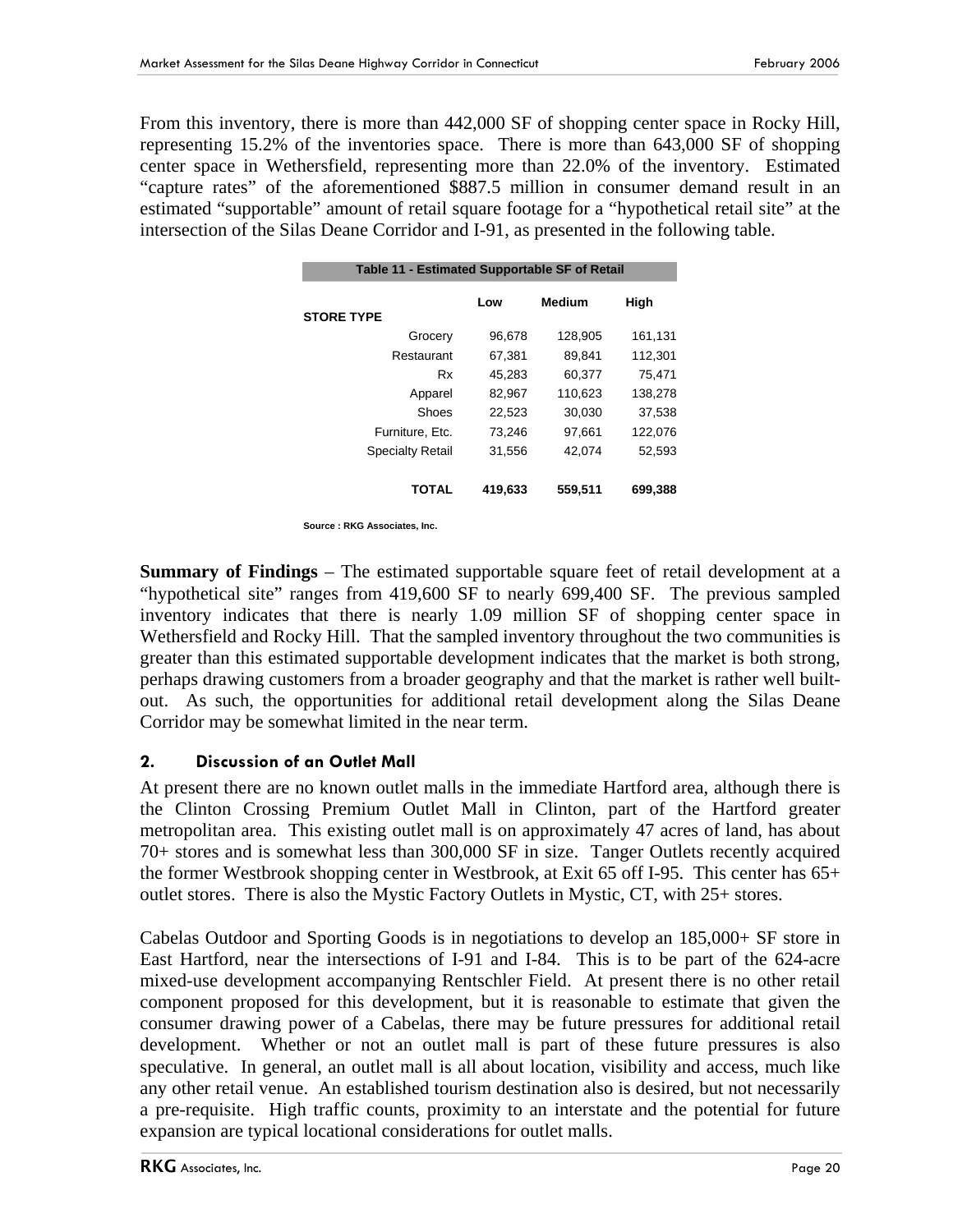Actual size of the tracts of land could vary, other outlet malls in Kittery, Maine, for example, are on tracts of land ranging from 5 to 15 acres. However, these also limit the size of the retail outlets and hence the number of stores. A broad variety, depth and diversification of alternative shopping venues help to keep the customers coming. In Kittery, whereas any one outlet mall may be small, some are less than 20,000 SF; it is the synergy and proximity of the surrounding malls that energizes the whole retail experience.

A site along the Silas Deane corridor, perhaps at a minimum of 20 acres, could support (pending a further review of zoning ordinances) as much as 250,000 SF to 400,000 SF of retail development. An analysis of the consumer spending demand, included as part of our market research, reinforces this estimate, indicating an approximate 210,000 SF to 350,000 SF of supportable retail for outlet-type merchandise. This assumes that any outlet mall on Silas Deane would be competitive with Clinton Crossing and other centers. This type of development would create numerous retail jobs, perhaps 800 to 1,300. Also, the increased traffic (assuming a successful outlet mall) along the Silas Deane corridor could benefit existing merchants and businesses. However, there are only a few such developers still "active" in new projects, the Simon Companies and Premium Outlets being one of the major players. Whether they would have an interest in building near their existing Clinton Crossing property is questionable.

#### **3. Hospitality Sector**

Hartford County has 87 hospitality properties containing 9,750 rooms, according to data obtained from Smith Travel Research. Approximately 85.0% of the rooms were in 62 national brand properties in the county, including two under construction with 536 rooms. A new Marriott Hotel containing 417 rooms is under construction adjacent to the new convention center and science center at Adrien's Landing in downtown Hartford. Another Marriott Courtyard containing 119 rooms is under construction in Farmington. These new properties represent 6.5% of the national brand properties in Hartford County. As shown in Table 12, another 1,817 rooms or 22.0% of the rooms at national brands were constructed between 1999 and 2005, which include a new 96-room Residence Inn (Marriott) in Rocky Hill that recently opened, as shown in Table 12. Another property that opened in 2003 was a 150-room Hilton Garden Inn of Route 3 at Somerset Square in Glastonbury. Another 3,683 rooms or 44.5% of the national brands in Harford County, were constructed between 1980 and 1998, and the remaining 2,235 rooms were constructed prior to this period (or have no date), as shown in Table 12.

| Table 12 – Trends in Hospitality Development in Hartford Co. |                                 |       |          |                    |       |              |  |  |  |  |
|--------------------------------------------------------------|---------------------------------|-------|----------|--------------------|-------|--------------|--|--|--|--|
|                                                              | <b>National</b><br><b>Brand</b> |       |          | <b>Non-Branded</b> | Total |              |  |  |  |  |
|                                                              | #                               | Rooms | #        | Rooms              | #     | <b>Rooms</b> |  |  |  |  |
| Total                                                        | 62                              | 8,271 | 25       | 1.479              | 87    | 9,750        |  |  |  |  |
| <b>Under Const</b>                                           | 2                               | 536   | $\Omega$ | 0                  | 2     | 536          |  |  |  |  |
| $1999 - 2005$                                                | 16                              | 1.817 | 1        | 91                 | 17    | 1,908        |  |  |  |  |
| $1980 - 1998$                                                | 26                              | 3,683 | 5        | 409                | 31    | 4,092        |  |  |  |  |
| $<$ 1980 or no date                                          | 18                              | 2,235 | 19       | 979                | 37    | 3,214        |  |  |  |  |
|                                                              |                                 |       |          |                    |       |              |  |  |  |  |

**Source: Smith Travel Research & RKG Associates, Inc.** 

Rocky Hill had five hospitality properties containing 533 rooms, representing 5.5% of the total room supply in Hartford County. Wethersfield also had five properties but they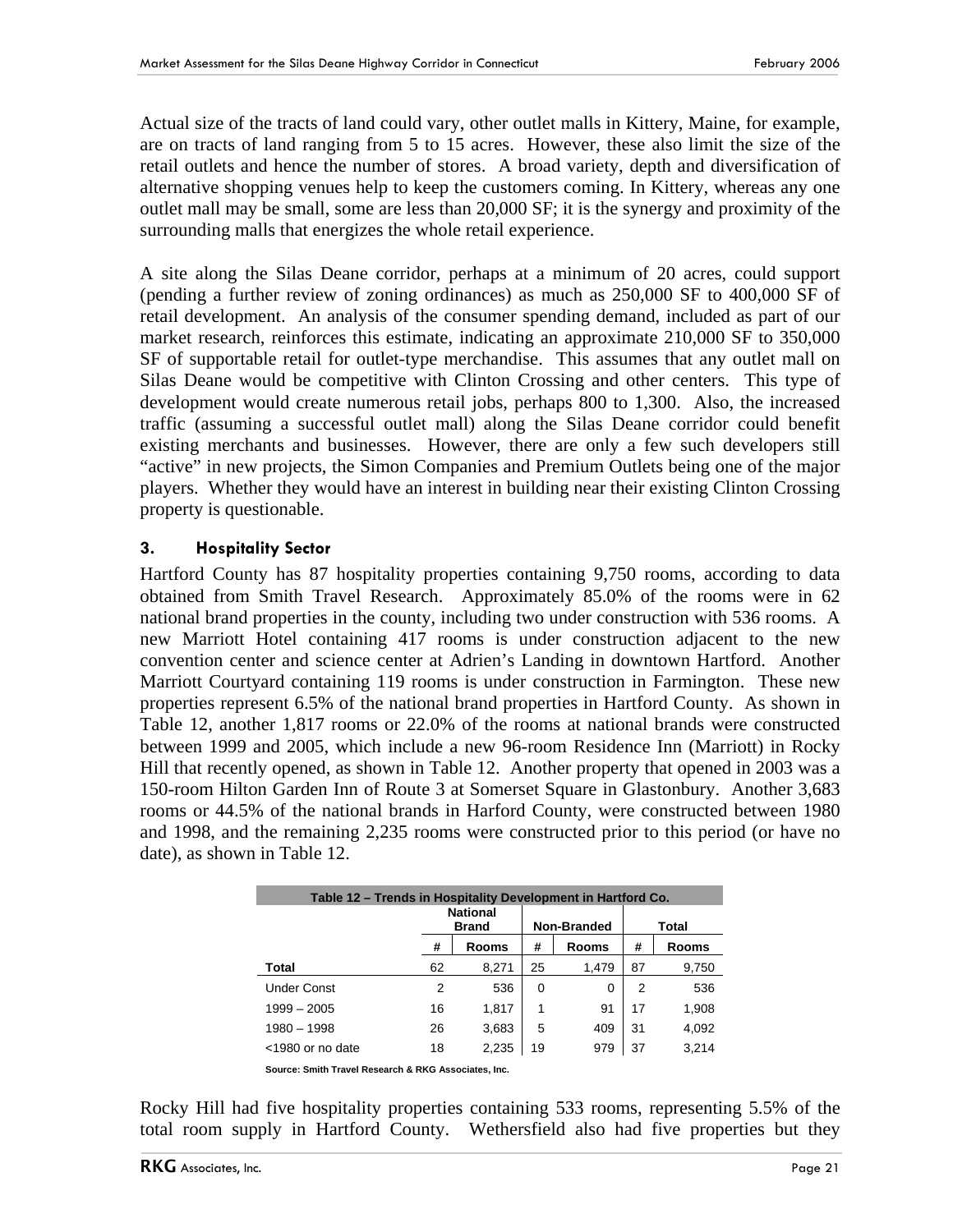contained 346 rooms (3.6% of the inventory), and only two were national brands, as compared to four in Rocky Hill.

| Table 13 - Hospitality Properties in Rocky Hill & Wethersfield |              |                  |  |  |  |  |  |  |
|----------------------------------------------------------------|--------------|------------------|--|--|--|--|--|--|
| Name                                                           | <b>Rooms</b> | <b>Open Date</b> |  |  |  |  |  |  |
| <b>Rocky Hill</b>                                              | 533          |                  |  |  |  |  |  |  |
| Residence Inn                                                  | 96           | Aug 2005         |  |  |  |  |  |  |
| Marriott @ Corporate Ridge                                     | 251          | Apr 1991         |  |  |  |  |  |  |
| Hampton Inn                                                    | 99           | May 1988         |  |  |  |  |  |  |
| <b>Howard Johnson Express</b>                                  | 32           | Unk              |  |  |  |  |  |  |
| <b>Great Meadow Inn</b>                                        | 55           | Jun 1965         |  |  |  |  |  |  |
| Wethersfield                                                   | 346          |                  |  |  |  |  |  |  |
| Motel 6                                                        | 144          | Jun 1984         |  |  |  |  |  |  |
| <b>Best Western Camelot Inn</b>                                | 109          | Sep 1965         |  |  |  |  |  |  |
| Atlantic Inn                                                   | 32           | Jan 1991         |  |  |  |  |  |  |
| Almar Motel                                                    | 36           | Unk              |  |  |  |  |  |  |
| Fim Motel                                                      | 25           | Unk              |  |  |  |  |  |  |

**Source: Smith Travel Research & RKG Associates, Inc.**

As shown above the largest property in the two towns is the 251-room Marriott at Corporate Ridge, which opened in 1991. Also, in Rocky Hill is the 99-room Hampton Inn that opened in 1988. The most recent opening in Wethersfield was in 1991 (the 32-room Atlantic Inn).

**Summary of Findings** - It would likely take another 5 to 10 years, for the need of another 100-or-so-room hotel, in light of the recent opening of the Marriott Residence Inn. However, additional research is recommended if an appropriate site along the corridor with frontage/visibility to I-91 would be redeveloped.

## **D. Assessment Values and Land Use**

The following table presents utilization of land<sup>7</sup> along the Silas Deane Corridor, in the Rocky Hill portion of the study area and associated assessment values.

**Table 14A – Land Use and Assessment Values for the Silas Deane Corridor in Rocky Hill, CT**

| $14WV + T$                          |                 |             |                               |                | Land OSC and ASSCSSMICHT Falacs for the Unas Deane Obthabit in Roomy Thin, OT |                |           |
|-------------------------------------|-----------------|-------------|-------------------------------|----------------|-------------------------------------------------------------------------------|----------------|-----------|
| <b>Land Use</b>                     | Parcel<br>Count | Land \$     | Total \$                      | <b>Bldg SF</b> | <b>Total\$/SF</b>                                                             | <b>Land SF</b> | Land\$/SF |
| Hotel/Motel                         | 2               | \$524.650   | \$3,201,770                   | 60,846         | \$53                                                                          | 203,425        | \$2.58    |
| Multi-Family                        | 1               | \$564.200   | \$5.749.610                   | 208,021        | \$28                                                                          | 351.094        | \$1.61    |
| Office                              | 21              |             | \$3,641,050 \$25,924,750      | 450,448        | \$58                                                                          | 1,360,072      | \$2.68    |
| Restaurant                          | 8               | \$1.113.000 | \$2.975.430                   | 27.544         | \$108                                                                         | 315.375        | \$3.53    |
| <b>Retail/Mixed Use</b>             |                 |             | 43 \$12,618,200 \$41,944,940  | 760,908        | \$55                                                                          | 3,061,501      | \$4.12    |
| Service/Convenience                 | 10              | \$1,443,750 | \$2,574,620                   | 23,972         | \$107                                                                         | 241.758        | \$5.97    |
| Warehouse                           | 4               | \$479.500   | \$1,236,550                   | 40,274         | \$31                                                                          | 141,444        | \$3.39    |
| Undeveloped                         | 12              | \$727.930   | \$727.930                     | 0              | <b>NA</b>                                                                     | 2,083,910      | \$0.35    |
| Unspecified                         | 2               | \$280,000   | \$1.418.370                   | 0              | <b>NA</b>                                                                     | 30,056         | \$9.32    |
| <b>TOTAL</b>                        |                 |             | 103 \$21,392,280 \$85,753,970 | 1,572,013      | \$53                                                                          | 7,788,635      | \$2.75    |
| Source: Rocky Hill Assessor and RKG |                 |             |                               |                |                                                                               |                |           |

 $<sup>7</sup>$  This reflects the level of parcel specific detail and land utilizations as provided by the Rocky Hill Assessor.</sup>

 $\overline{a}$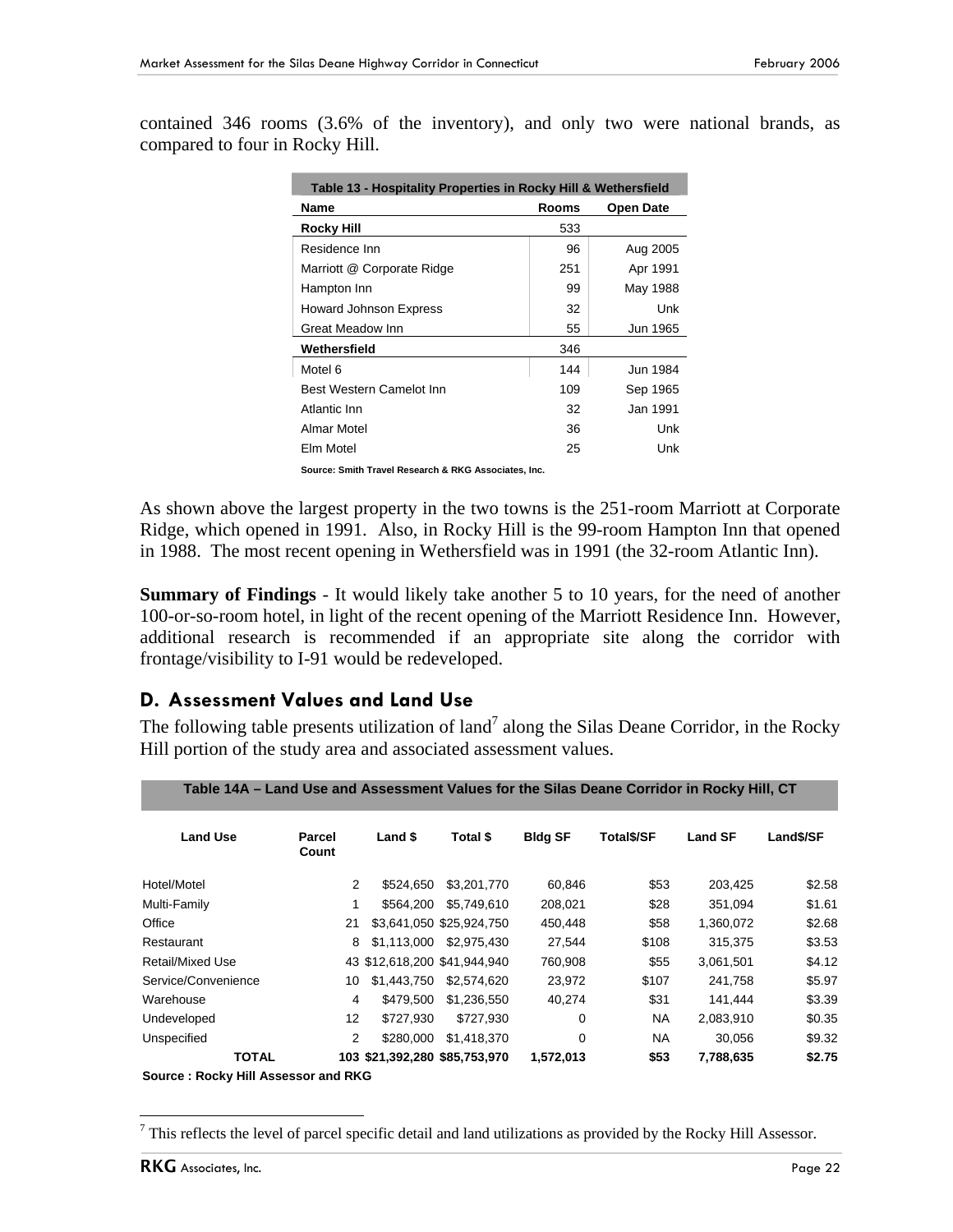According to data from the local Assessor, there are slightly more than 100 properties along the Silas Deane Corridor in Rocky Hill, CT. The predominant use of this land, in terms of parcel count and assessment value, is for retail/mixed use and for office uses. The average assessment value for an improved property in Rocky Hill is about \$53/SF, with land valued at \$2.75/SF. The estimated floor area ratio (FAR), which measure the amount or level of development of any given parcel land, is about 20.2% for all uses and varies from 8.7% for restaurants to 59.2% for multi-family uses. In other words, on average there is about 20 SF of building improvement for every 100 SF of land area. The potential for higher density development, or FAR, would indicate increased land utilization, and in the case of residential development, increased consumer-spending demand.

Vacant buildings, led by the former Ames headquarters and Purity, result in the primary utilization of land in the Rocky Hill portion of the Silas Deane Corridor.

**Table 14B - Silas Deane Corridor**

| <b>178 - Unde Deanc Obilitabl</b><br><b>Rocky Hill, CT</b> |                  |                |  |  |  |  |  |
|------------------------------------------------------------|------------------|----------------|--|--|--|--|--|
| Use                                                        | SF               | <b>Percent</b> |  |  |  |  |  |
| <b>Construction Related</b>                                | 33,709           | 2.1%           |  |  |  |  |  |
| General Merchandiser                                       | 189,610          | 12.1%          |  |  |  |  |  |
| <b>Grocery Stores</b>                                      | 52,709           | 3.4%           |  |  |  |  |  |
| Auto Related<br>Apparel                                    | 55,452<br>35,530 | 3.5%<br>2.3%   |  |  |  |  |  |
| Furniture                                                  | 1,012            | $0.1\%$        |  |  |  |  |  |
| Specialty Retail                                           | 73,396           | 4.7%           |  |  |  |  |  |
| <b>Eating Places</b>                                       | 82,519           | 5.2%           |  |  |  |  |  |
| Liquor                                                     | 27,323           | 1.7%           |  |  |  |  |  |
| <b>Drug Stores</b>                                         | 10,188           | 0.6%           |  |  |  |  |  |
| Finance, Insurance,<br><b>Real Estate</b>                  | 40,502           | 2.6%           |  |  |  |  |  |
| Entertainment, Media                                       | 7,522            | 0.5%           |  |  |  |  |  |
| Hotels                                                     | 83,100           | 5.3%           |  |  |  |  |  |
| <b>Personal Services</b>                                   | 106,240          | 6.8%           |  |  |  |  |  |
| <b>Professional Services</b>                               | 138,264          | 8.8%           |  |  |  |  |  |
| <b>Health Related</b>                                      | 78,793           | 5.0%           |  |  |  |  |  |
| Residential                                                | 2,391            | 0.2%           |  |  |  |  |  |
| <b>VACANT</b>                                              | 521,517          | 33.2%          |  |  |  |  |  |
| Non-Profit, Institutional                                  | 32,245           | 2.1%           |  |  |  |  |  |
| <b>TOTAL</b>                                               | 1,572,022        | 100.0%         |  |  |  |  |  |

**Source : Rocky Hill Assessor and RKG**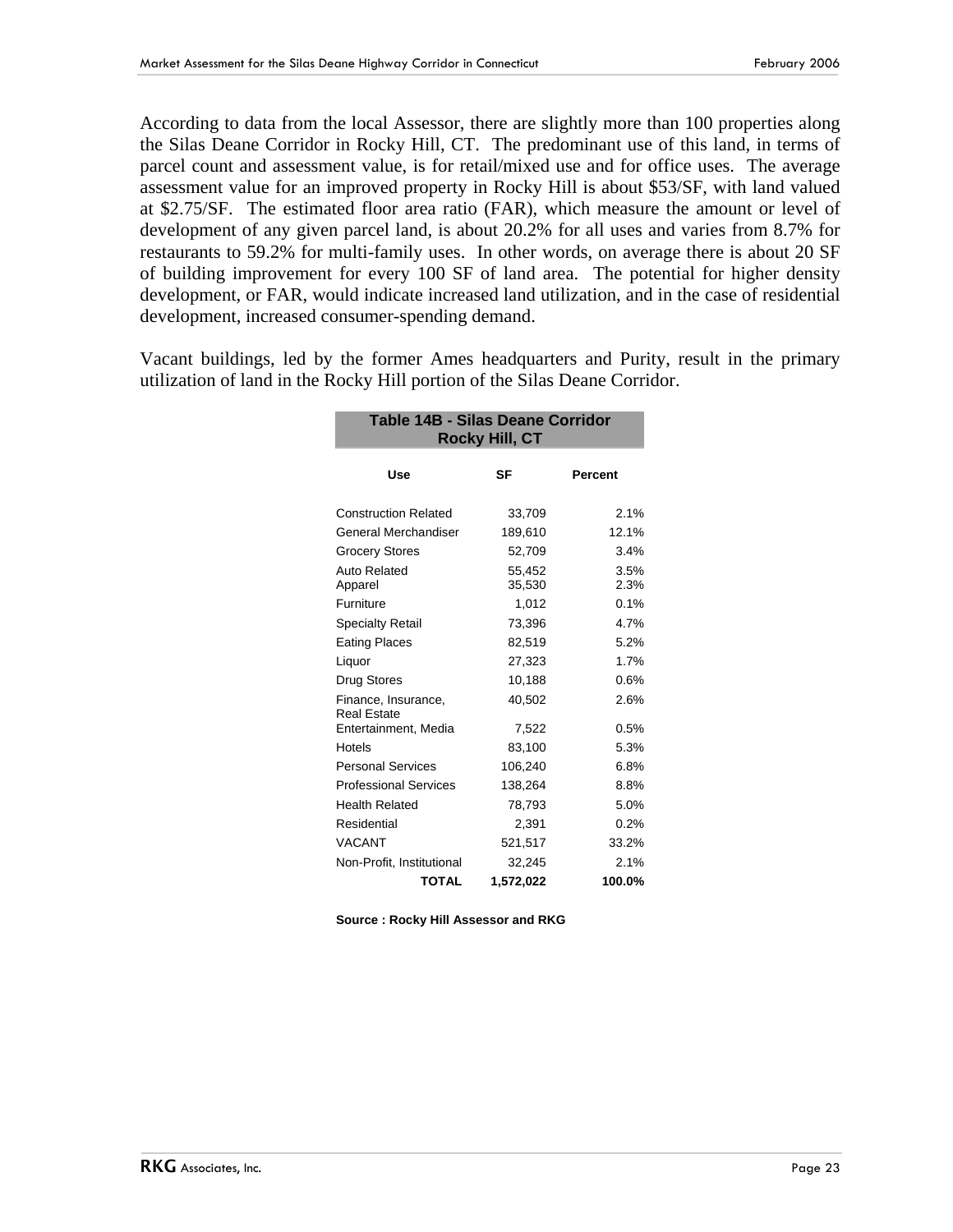The following table presents utilization of land<sup>8</sup> along the Silas Deane Corridor, in the Wethersfield portion.

| Table 15A - Silas Deane Corridor - Wethersfield, CT |              |                 |                            |                         |                       |                               |               |                |  |  |
|-----------------------------------------------------|--------------|-----------------|----------------------------|-------------------------|-----------------------|-------------------------------|---------------|----------------|--|--|
| <b>Land Use</b>                                     |              | Parcel<br>Count | Total<br><b>Assessment</b> | $%$ of<br><b>Assess</b> | <b>Building</b><br>SF | <b>Total Assess</b><br>Per SF | Land<br>Acres | $%$ of<br>Land |  |  |
| Commercial                                          |              | 112             | \$90,987,200               | 75.4%                   | 1,526,239             | \$60                          | 153.97        | 70.1%          |  |  |
| Industrial                                          |              | 2               | \$3,264,000                | 2.7%                    | 128.749               | \$25                          | 7.86          | 3.6%           |  |  |
| Institutional                                       |              | 1               | \$3,610,400                | 3.0%                    | 7,658                 | \$471                         | 5.84          | 2.7%           |  |  |
| Municipal                                           |              | 5               | \$13,640,600               | 11.3%                   | 214.320               | \$64                          | 25.42         | 11.6%          |  |  |
| <b>Utilities</b>                                    |              | 6               | \$869.100                  | 0.7%                    | <b>NA</b>             | \$2                           | 11.64         | 5.3%           |  |  |
| Vacant Land                                         |              | 6               | \$385,000                  | 0.3%                    | <b>NA</b>             | \$3                           | 3.35          | 1.5%           |  |  |
| Condos                                              |              | 3               | \$804.200                  | 0.7%                    | 11,904                | \$68                          | 0             | $0.0\%$        |  |  |
| Multi-Family                                        |              | 7               | \$4,414,800                | 3.7%                    | 127,790               | \$35                          | 5.72          | 2.6%           |  |  |
| Single-Family                                       |              | 24              | \$2,664,400                | 2.2%                    | 30,027                | \$89                          | 5.99          | 2.7%           |  |  |
|                                                     | <b>TOTAL</b> |                 | 166 \$120,639,700          | 100.0%                  | 2,046,687             | \$58                          | 219.79        | 100.0%         |  |  |

#### **Source : Wethersfield Assessor and RKG**

Commercial uses predominate in Wethersfield. Residential uses make up less than 6% of the land area and slightly more than 6% of the assessment value. This is similar to Rocky Hill, where residential uses amount to 5% of the land area and 7% of the assessment. In both communities, the overall presence of residential development is minimal. The Wethersfield build-out, at 2.05 million SF of development is greater than the 1.6 million SF for Rocky Hill; however, overall assessments are relatively similar at \$53/SF (for improved properties) in Rocky Hill and \$58/SF for improved properties in Wethersfield.

The FAR in Wethersfield is about 21.4% for all properties, similar to that for the Rocky Hill portion of the Silas Deane Corridor. The floor area ratio ranges from 3.0% for institutional uses in Wethersfield to 51.3% for multi-family properties

 $\overline{a}$ 

<sup>&</sup>lt;sup>8</sup> This reflects the level of parcel specific detail and land utilization as provided by the Wethersfield Assessor. No further breakdown of property type (e.g. retail, service, office, etc.) was available.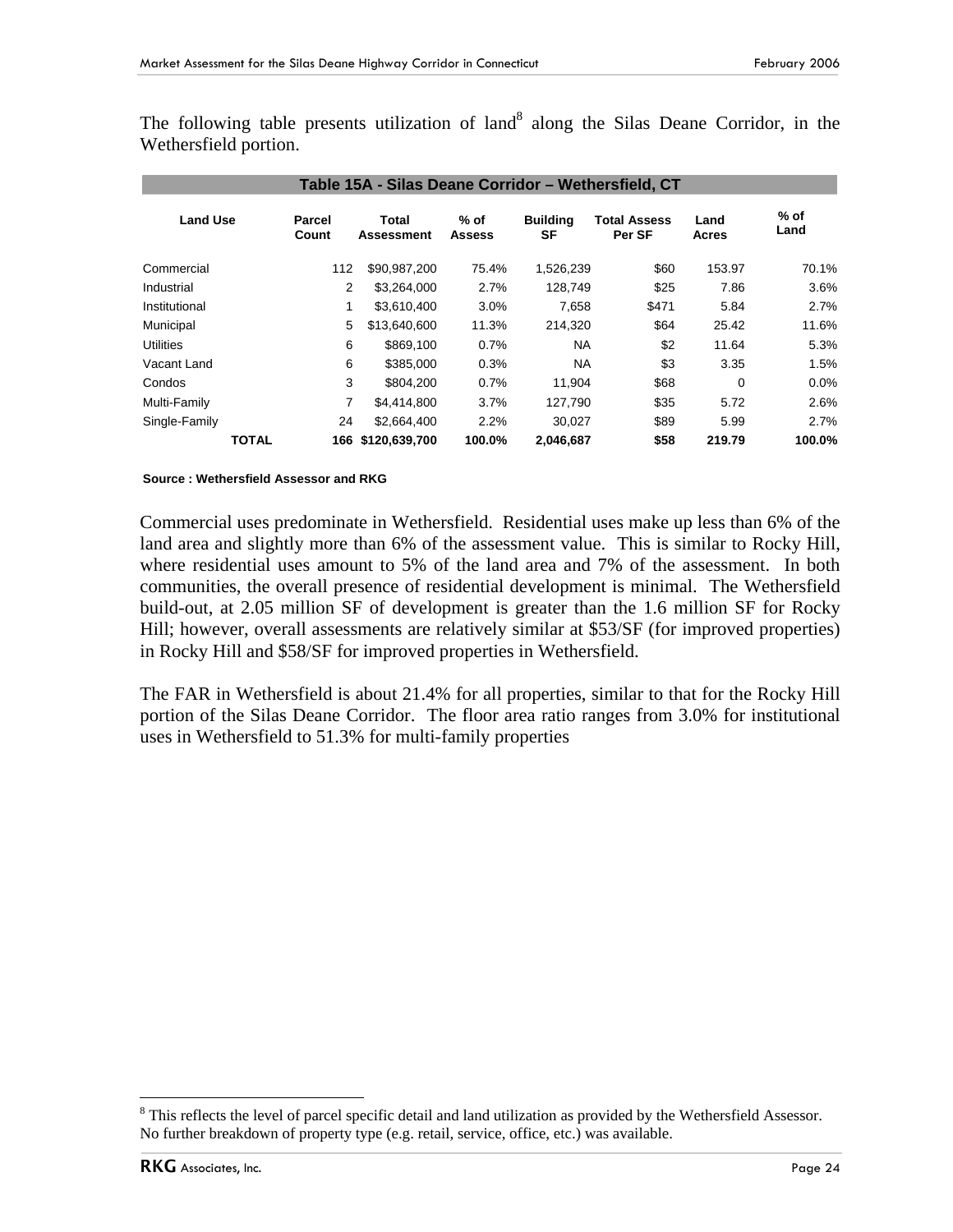## *III.APPENDIX*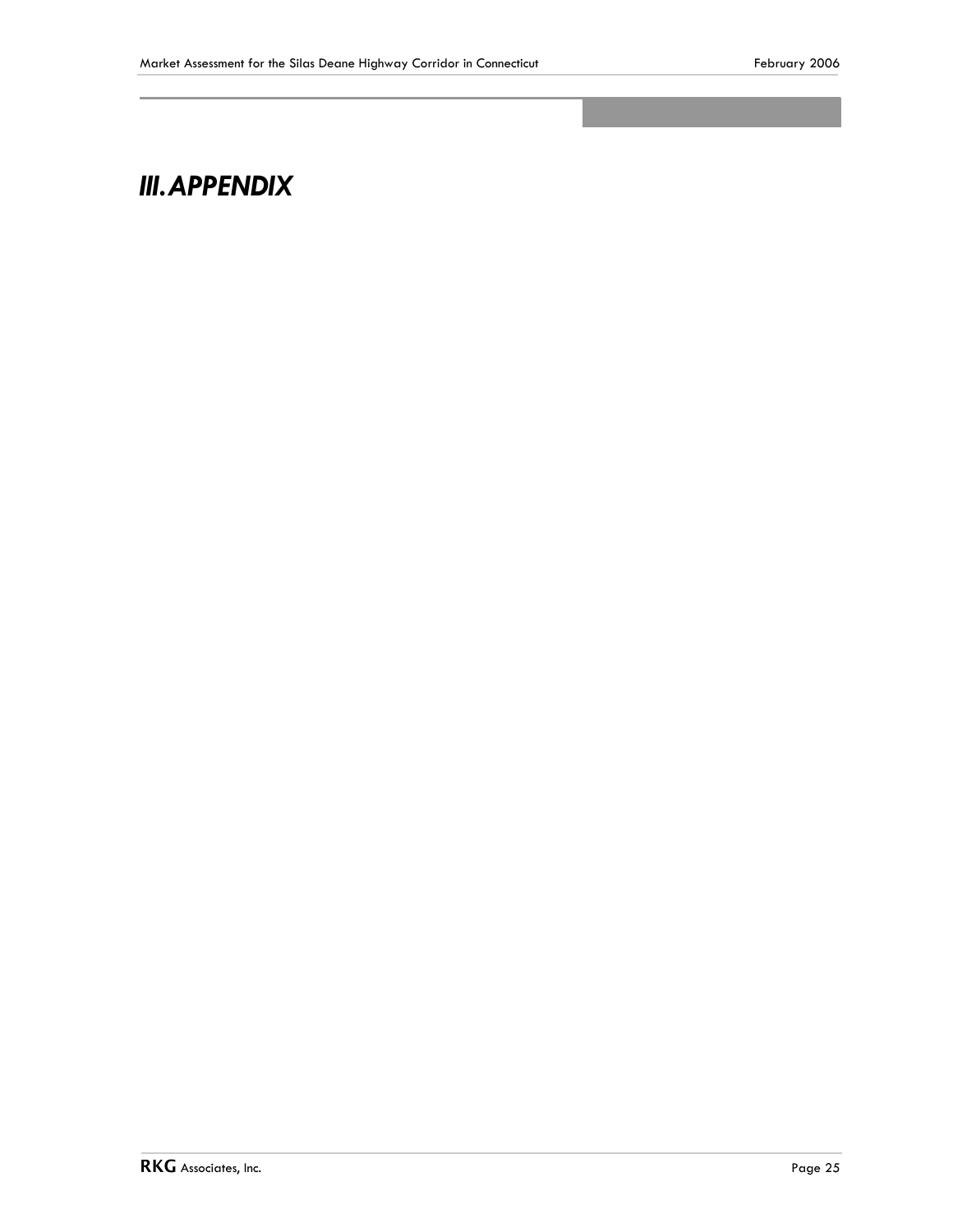|             | Table 16 - Available Commercial/Industrial Properties in Rocky Hill and Wethersfield, CT (Sept. 2005) |                                      |                      |                |              |             |         |       |                               |                                                       |  |
|-------------|-------------------------------------------------------------------------------------------------------|--------------------------------------|----------------------|----------------|--------------|-------------|---------|-------|-------------------------------|-------------------------------------------------------|--|
|             | <b>Street</b>                                                                                         |                                      | <b>Use</b>           | # of           | <b>Space</b> | <b>Bldg</b> | Rental  |       |                               |                                                       |  |
| <b>Town</b> | #                                                                                                     | <b>Street</b>                        |                      | <b>Spaces</b>  | Available    | <b>Size</b> | Rate    | Year  | <b>Broker</b>                 | <b>Comments</b>                                       |  |
| Rocky Hill  | 396                                                                                                   | Cromwell Ave                         | Retail               | -1             | 16,706       | 16,706      | \$28.00 | 2006  | Gallon                        | New Strip Center                                      |  |
| Rocky Hill  | 2234                                                                                                  | Silas Deane Highway                  | Retail<br>Stg        | 1              | 1,400        | 44,000      | \$16.00 | 1990s | Gallon                        |                                                       |  |
| Rocky Hill  | 2234                                                                                                  | Silas Deane Highway                  | <b>Basement</b>      | 1              | 3,000        |             | \$2.00  | 1990s | Gallon                        |                                                       |  |
| Rocky Hill  |                                                                                                       | Corporate Center 100                 | Office               | -1             | 3,250        | 107,000     | \$19.50 | 1983  | Hulk                          |                                                       |  |
| Rocky Hill  |                                                                                                       | Corporate Center 200                 | Office               | -1             | 3,749        |             | \$19.50 | 1983  | Hulk                          |                                                       |  |
| Rocky Hill  |                                                                                                       | Corporate Center 200                 | Office               | $\overline{1}$ | 10,881       |             | \$19.50 | 1983  | Hulk                          |                                                       |  |
| Rocky Hill  | 41                                                                                                    | Hammer Mill Rd                       | Industrial           | -1             | 9,775        | 19,550      | \$6.87  | 1988  | Sentry                        | Rocky Hill Industrial Park                            |  |
| Rocky Hill  | 2162                                                                                                  | Silas Deane Highway                  | Retail               | $\mathbf{1}$   | 2,368        | 14,000      | \$14.00 | 2000  | Malin                         |                                                       |  |
| Rocky Hill  | 101                                                                                                   | <b>Corporate Place</b>               | Office               | -1             | 2,560        | 30,000      | \$18.50 | 1980  | Sentry                        |                                                       |  |
| Rocky Hill  | 549                                                                                                   | Cromwell Ave                         | Office               | -1             | 1,250        | 5,000       | \$15.00 | 2005  | Polk                          |                                                       |  |
| Rocky Hill  | 2080                                                                                                  | Silas Deane Highway                  | Office               | 3              | 11,881       | 43,453      | \$17.50 | 1988  | Hulk                          |                                                       |  |
| Rocky Hill  | 1080                                                                                                  | West Elm                             | Office               | $\overline{1}$ | 16,701       | 57,000      | \$15.00 | 1980s | Gallon                        | 5 bldg office campus with pad site                    |  |
| Rocky Hill  | 632                                                                                                   | <b>Cromwell Ave</b>                  | Retail               | -1             | 4,000        | 20,000      | \$15.00 | 1980s | Gallon                        | In 20k community ctr (Pavilion West)                  |  |
| Rocky Hill  | 51                                                                                                    | Belamose Ave                         | Dist/WHS             | -1             | 5,000        | 34,980      | \$6.00  | 1978  | Mondani                       | Rocky Hill Industrial Park                            |  |
| Rocky Hill  | 100                                                                                                   | Corporate Drive                      | Office               | 3              | 17,631       | 107,500     | \$17.50 | 1982  | Ostpp                         | <b>Century Executive Park</b>                         |  |
| Rocky Hill  | 945                                                                                                   | Cromwell Ave                         | Retail               | $\overline{1}$ | 2,400        | 34,960      | \$15.00 | 1979  | Fuchs                         |                                                       |  |
| Rocky Hill  | 400                                                                                                   | Capital Boulevard                    | Office               | 5              | 83,822       | 103,064     | \$21.75 | 2002  | Cushman<br>&<br>Wakefield     | Corporate Ridge                                       |  |
|             |                                                                                                       |                                      |                      |                |              |             |         |       | &<br>Cushman                  |                                                       |  |
| Rocky Hill  | 40                                                                                                    | Cold Spring Rd                       | Office               | $\overline{1}$ | 21,200       | 21,200      | \$20.00 | 1983  | Wakefield                     | Cold Spring Business Ctr                              |  |
| Rocky Hill  | 2189                                                                                                  | Silas Deane Highway                  | Office<br>Retail/Frm | $\overline{1}$ | 920          | 20,000      | \$16.50 | 1990  | <b>Colliiers Down Condon</b>  |                                                       |  |
| Rocky Hill  | 21                                                                                                    | New Britain Ave                      | Bnk                  | $\mathbf{1}$   | 2,600        |             | \$14.00 | 1984  | Johnson                       |                                                       |  |
| Rocky Hill  | 1084                                                                                                  | Cromwell Ave                         | Office               | $\overline{1}$ | 10,300       | 26,670      | \$12.00 | 1989  | <b>CBRE</b>                   |                                                       |  |
| Rocky Hill  | 70                                                                                                    | Inwood Rd                            | Flex                 | $\overline{1}$ | 13,500       | 41,000      | \$7.50  | 1980s | <b>CBRE</b>                   | 10% Office                                            |  |
| Rocky Hill  | 70                                                                                                    | Inwood Rd                            | Flex/Off             | $\overline{1}$ | 11,000       | 41,000      | \$10.50 | 1980s | <b>CBRE</b>                   | 100% Office<br>2nd floor office space in shopping ctr |  |
| Rocky Hill  | 30                                                                                                    | Waterchase Dr                        | Office               | $\mathbf 1$    | 18,800       | 109,000     | \$11.00 | 1989  | <b>ORL</b>                    | (Ames)                                                |  |
| Rocky Hill  | 1845                                                                                                  | Silas Deane Hwy                      | Office               | $\overline{2}$ | 800          | 13,152      | \$11.25 | 1978  | Riley                         |                                                       |  |
| Rocky Hill  | 1845                                                                                                  | Silas Deane Hwy                      | Office               | $\overline{2}$ |              | 13,152      | \$16.25 | 1978  | Riley                         |                                                       |  |
| Rocky Hill  | 1111                                                                                                  | Cromwell Ave                         | Office               | $\mathbf{1}$   | 15,792       | 42,000      | \$20.00 | 2003  | Collier<br>Dow<br>&<br>Condon | Compass Point Office Complex with<br>Medical          |  |
| Rocky Hill  | 845                                                                                                   | <b>Brook Street</b>                  | Office/Flex          | $\overline{2}$ | 9,900        | 115,203     | \$16.50 | 1990  | <b>CBRE</b>                   | I-91 Tech Center                                      |  |
| Rocky Hill  | 500                                                                                                   | Drive<br>(4th<br>Enterprise<br>Wing) | Office               | 4              | 50,048       | 60,000      | \$22.00 | 2005  | <b>CBRE</b>                   | New Wing Just Opened                                  |  |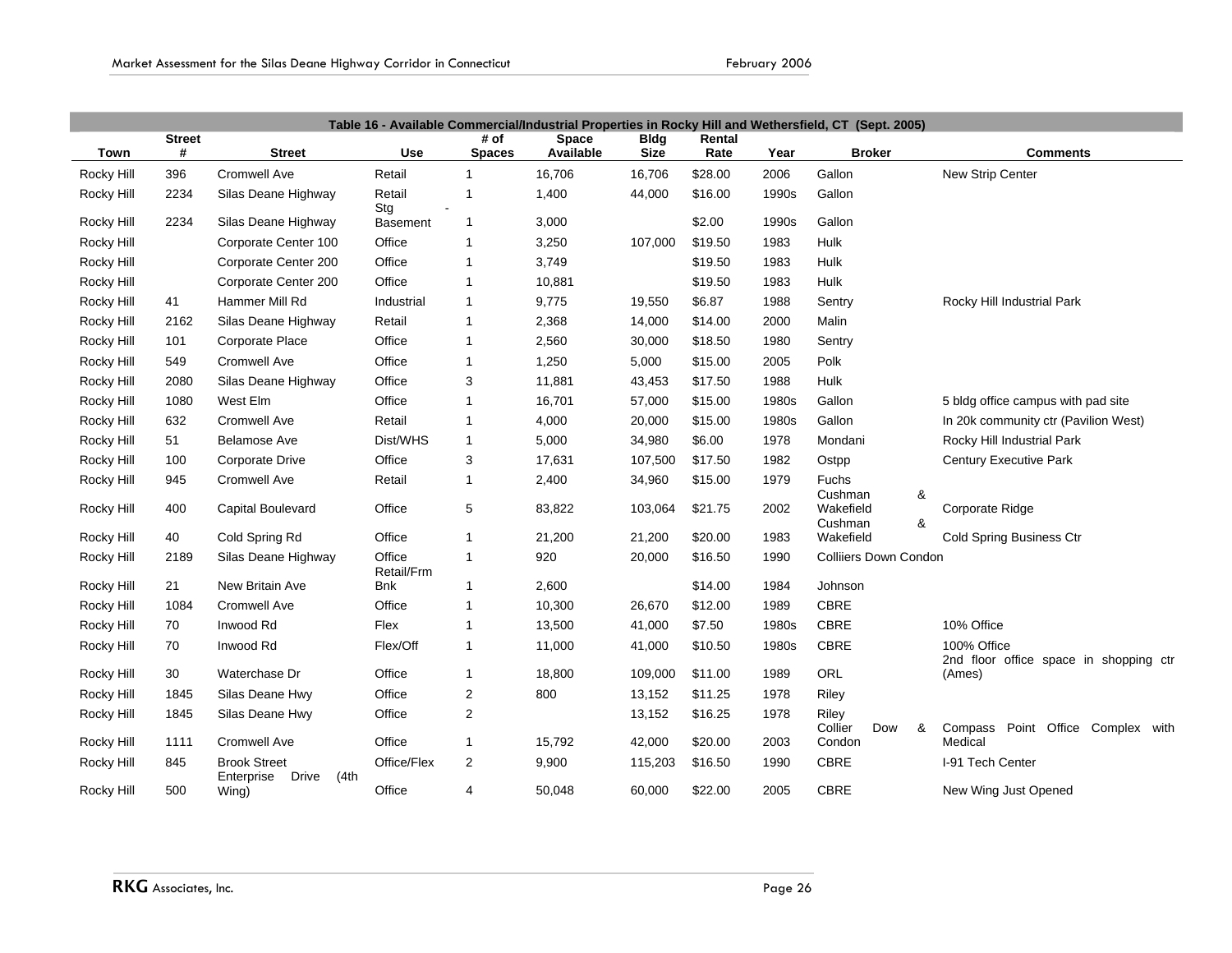|              | Market Assessment for the Silas Deane Highway Corridor in Connecticut |                          |               |                         |         |         | February 2006 |       |                      |                                         |
|--------------|-----------------------------------------------------------------------|--------------------------|---------------|-------------------------|---------|---------|---------------|-------|----------------------|-----------------------------------------|
|              |                                                                       |                          |               |                         |         |         |               |       |                      |                                         |
| Rocky Hill   | 65                                                                    | Inwood Rd                | Flex          | 1                       | 35,854  | 35,854  | \$8.50        | 1990s | <b>CBRE</b>          | 35% office; Signature Bldg              |
| Rocky Hill   | 175                                                                   | <b>Capital Boulevard</b> | Office        | $\overline{4}$          | 26,067  | 91,500  | \$22.00       | 1980s | <b>CBRE</b>          |                                         |
| Rocky Hill   | 2409                                                                  | <b>Main Street</b>       | Retail/Office | $\overline{\mathbf{c}}$ | 10,560  | 10,560  | \$6.00        | 1956  | ORL                  | Portion of Ames (Retail/Office)         |
| Rocky Hill   | 1850                                                                  | Silas Deane Highway      | Office        | $\mathbf{1}$            | 1,750   | 7,350   | \$12.50       | 1981  | ORL                  |                                         |
| Rocky Hill   | 2049                                                                  | Silas Deane Highway      | Office        | 1                       | 4,150   | 26,700  | \$14.50       | 1980s | <b>CBRE</b>          |                                         |
| Rocky Hill   | 2138                                                                  | Silas Deane Highway      | Office        | 1                       | 4,400   | 12,000  | \$14.50       | 1972  | <b>CBRE</b>          |                                         |
| Rocky Hill   | 750                                                                   | Old Main Street          | Office        | 4                       | 9,254   | 25,200  | \$14.50       | 1975  | ORL                  |                                         |
| Rocky Hill   | 60                                                                    | <b>Belamose Ave</b>      | Industrial    | $\mathbf{1}$            | 100,000 | 264,000 | \$2.50        | 1929  | Collier Dow & Condon |                                         |
| Rocky Hill   | 148                                                                   | Dividend Rd (Bldg D)     | Industrial    | 1                       | 6,500   | 13,500  | \$5.00        | 1973  | <b>ORL</b>           |                                         |
| Rocky Hill   | 65                                                                    | Inwood Rd                | Flex          | 1                       | 23,063  | 35,854  | \$8.50        | 1980s | <b>CBRE</b>          | 35% office                              |
| Rocky Hill   | 273                                                                   | Dividend Rd              | Flex          | 1                       | 8,000   | 28,000  | \$7.50        | 1985  | ORL                  | 25% office                              |
| Rocky Hill   | 2418                                                                  | <b>Main Street</b>       | Office        | 1                       | 217,797 | 217,797 | \$13.75       | 1970s | Giulano              | Ames HQ; Reuse 100k-office, 100k-retail |
| Wethersfield | 1155                                                                  | Silas Deane Highway      | Office        | 1                       | 12,440  | 19,000  | \$15.75       | 1970s | Gallon               |                                         |
| Wethersfield | 1177                                                                  | Silas Deane Highway      | Office        | $\mathbf 1$             | 3,500   | 10,000  | \$15.75       | 1970s | Gallon               |                                         |
| Wethersfield | 1206                                                                  | Silas Deane Highway      | Office        | 1                       | 1,825   | 1,825   | \$22.00       | 1980  | Macaluso             |                                         |
| Wethersfield | 1290                                                                  | Silas Deane Highway      | Office        | 1                       | 2,935   | 89,792  | \$19.50       | 1980s | Hulk                 |                                         |
| Wethersfield | 1290                                                                  | Silas Deane Highway      | Office        | $\mathbf 1$             | 1,415   |         | \$18.00       | 1980s | Hulk                 |                                         |
| Wethersfield | 919                                                                   | Silas Deane Highway      | Retail/Office | 2                       | 1,200   | 8,000   | \$17.00       | 1970  | Miller               | Early Wethersfield Bldg                 |
| Wethersfield | 919                                                                   | Silas Deane Highway      | Retail/Office | $\mathbf{1}$            | 750     |         | \$13.60       | 1970  | Miller               | Early Wethersfield Bldg                 |
| Wethersfield | 1155                                                                  | Silas Deane Highway      | Retail/Office | 1                       | 6,200   | 6,200   | \$16.00       | 1991  | <b>Brockwell</b>     | Fmr Restaurant?                         |
| Wethersfield | 709                                                                   | Silas Deane Highway      | Retail        | 1                       | 2,416   | 15,000  | \$19.00       | 2005  | <b>Boynick</b>       |                                         |
| Wethersfield | 709                                                                   | Silas Deane Highway      | Retail        | 1                       | 650     |         | \$22.15       | 2005  | <b>Boynick</b>       | w/1.5k-6k SF of Basement                |
| Wethersfield | 988                                                                   | Silas Deane Highway      | Retail        | 1                       | 13,200  | 13,200  | \$12.00       | 1970s | <b>Boynick</b>       | across from Wethersfield SC             |
| Wethersfield | 967                                                                   | Silas Deane Highway      | Retail        | $\mathbf 1$             | 9,000   | 14,000  | \$12.00       | 1970s | <b>Boynick</b>       |                                         |
| Wethersfield | 61                                                                    | Arrow Rd                 | Flex          | 1                       | 40,912  | 40,912  | \$6.00        | 1967  | Mondani              | Arrow Rd. IP off Berlin Tnpk            |
| Wethersfield | 1000                                                                  | Silas Deane Highway      | Ind-Dist      | 1                       | 105,000 | 105,000 | \$3.50        | 1975  | Press Cuozzo         | fmr. Weight Watchers facility           |
| Wethersfield | 644                                                                   | Silas Deane Highway      | Retail        | $\mathbf 1$             | 2,000   | 6,842   | \$12.00       | 1957  | ORL                  |                                         |
| Wethersfield | 78                                                                    | Beaver Rd                | Office        | $\mathbf{1}$            | 1,213   | 17,600  | \$15.00       | 1988  | ORL                  |                                         |
| Wethersfield | 1178                                                                  | Silas Deane Highway      | Retail        | $\mathbf 1$             | 45,385  | 45,385  | \$5.95        | 1960s | Mussman              | Fun Zone                                |
| Wethersfield | 370                                                                   | Silas Deane Highway      | Office        | 2                       | 6,000   | 9,000   | \$13.00       | 1965  | H.Peirce             |                                         |
| Wethersfield | 365                                                                   | Silas Deane Highway      | Office        | 1                       | 1,600   | 5,940   | \$11.00       | 1988  | ORL                  |                                         |
| Wethersfield | 1323                                                                  | Silas Deane Highway      | Retail        | $\overline{\mathbf{c}}$ | 3,800   | 11,000  | \$10.00       | 1980  | ORL                  |                                         |
| Wethersfield | 55                                                                    | Town Line Rd             | Office        | 1                       | 5,000   | 15,405  | \$13.50       | 1970  | ORL                  |                                         |
| Wethersfield | 100                                                                   | <b>Great Meadow Rd</b>   | Office        | $\overline{7}$          | 35,262  | 158,522 | \$23.00       | 1984  | <b>CBRE</b>          | Putnam Park                             |
| Wethersfield | 100                                                                   | <b>Great Meadow Rd</b>   | Office        | -1                      | 13,260  |         | \$15.25       | 1984  | <b>CBRE</b>          | Putnam Park (Sub-lease)                 |